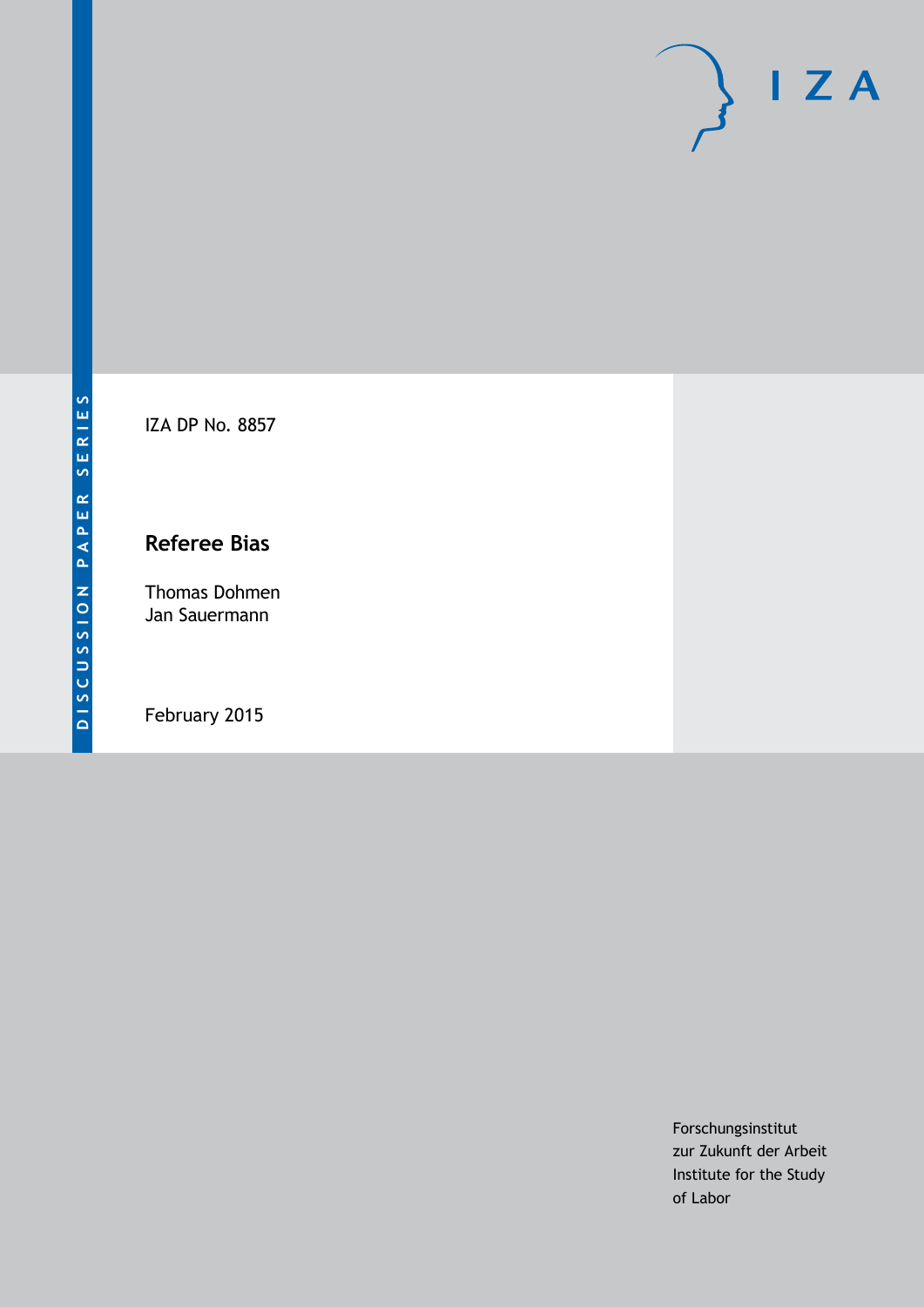# **Referee Bias**

### **Thomas Dohmen**

*University of Bonn, Maastricht University, ROA and IZA*

### **Jan Sauermann**

*SOFI, Stockholm University, ROA and IZA*

### Discussion Paper No. 8857 February 2015

IZA

P.O. Box 7240 53072 Bonn **Germany** 

Phone: +49-228-3894-0 Fax: +49-228-3894-180 E-mail: [iza@iza.org](mailto:iza@iza.org)

Any opinions expressed here are those of the author(s) and not those of IZA. Research published in this series may include views on policy, but the institute itself takes no institutional policy positions. The IZA research network is committed to the IZA Guiding Principles of Research Integrity.

The Institute for the Study of Labor (IZA) in Bonn is a local and virtual international research center and a place of communication between science, politics and business. IZA is an independent nonprofit organization supported by Deutsche Post Foundation. The center is associated with the University of Bonn and offers a stimulating research environment through its international network, workshops and conferences, data service, project support, research visits and doctoral program. IZA engages in (i) original and internationally competitive research in all fields of labor economics, (ii) development of policy concepts, and (iii) dissemination of research results and concepts to the interested public.

<span id="page-1-0"></span>IZA Discussion Papers often represent preliminary work and are circulated to encourage discussion. Citation of such a paper should account for its provisional character. A revised version may be available directly from the author.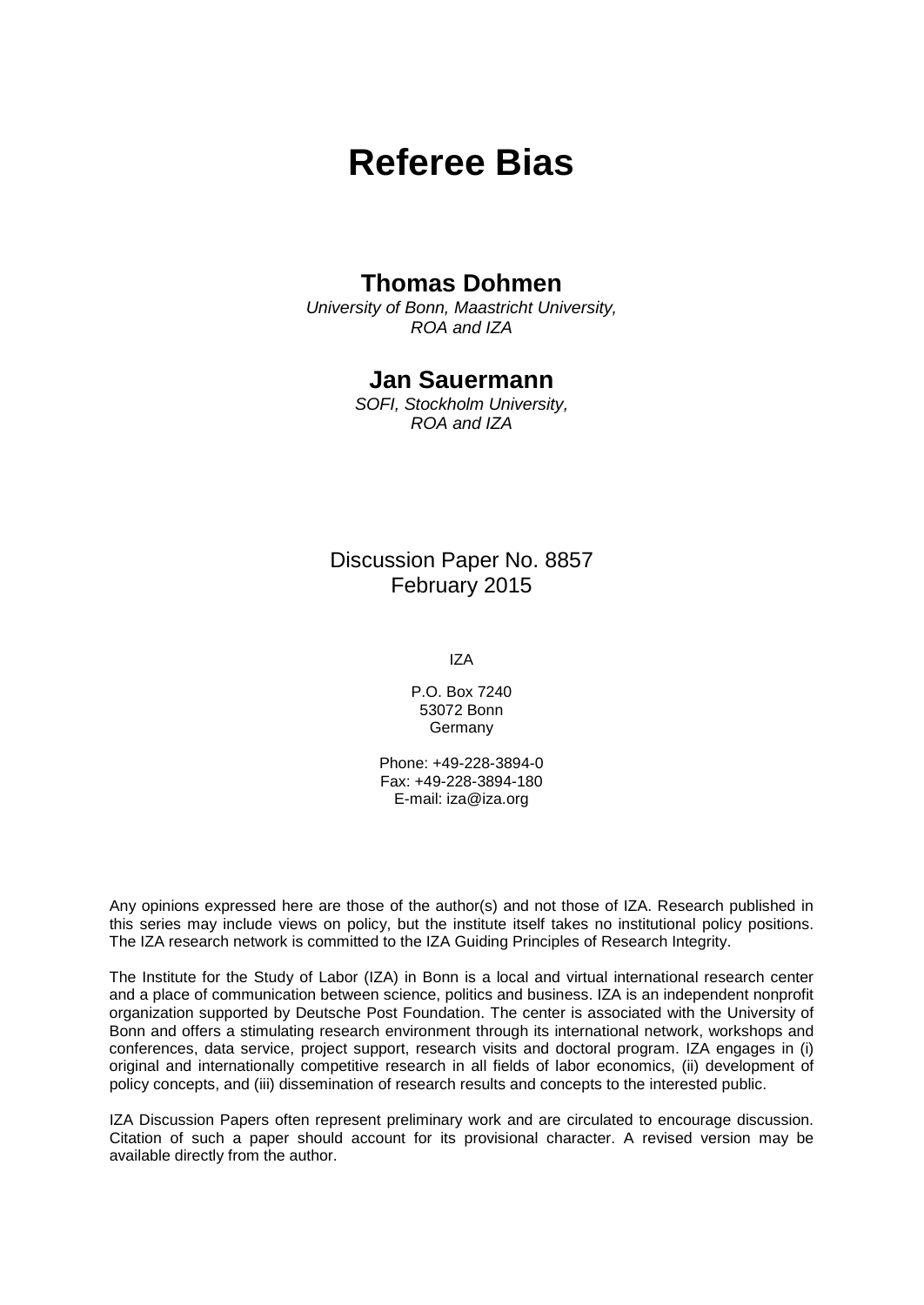IZA Discussion Paper No. 8857 February 2015

## **ABSTRACT**

## **Referee Bias[\\*](#page-1-0)**

This paper surveys the empirical literature on the behavior of referees in professional football and other sports. Referees are typically appointed by a principal to be impartial, especially when unbiased referee judgment is vital for the accomplishment of the principal's objective. Answering whether referees make biased decisions and understanding the causes that lead referees to digress from their principal duty of impartiality is therefore fundamental from a theoretical point of view. At the same time, assessing the prevalence and origin of referee bias is germane to various domains of life. Referee bias is particularly relevant in sports, where partial decision-making can determine competition outcomes, which can have strong repercussions on athletes' careers and supporters' well-being.

JEL Classification: D8, L83

Keywords: favoritism, referee bias, social pressure

Corresponding author:

Jan Sauermann Swedish Institute for Social Research (SOFI) Stockholm University SE-10691 Stockholm Sweden E-mail: [jan.sauermann@sofi.su.se](mailto:jan.sauermann@sofi.su.se)

The authors would like to thank two anonymous referees for helpful comments.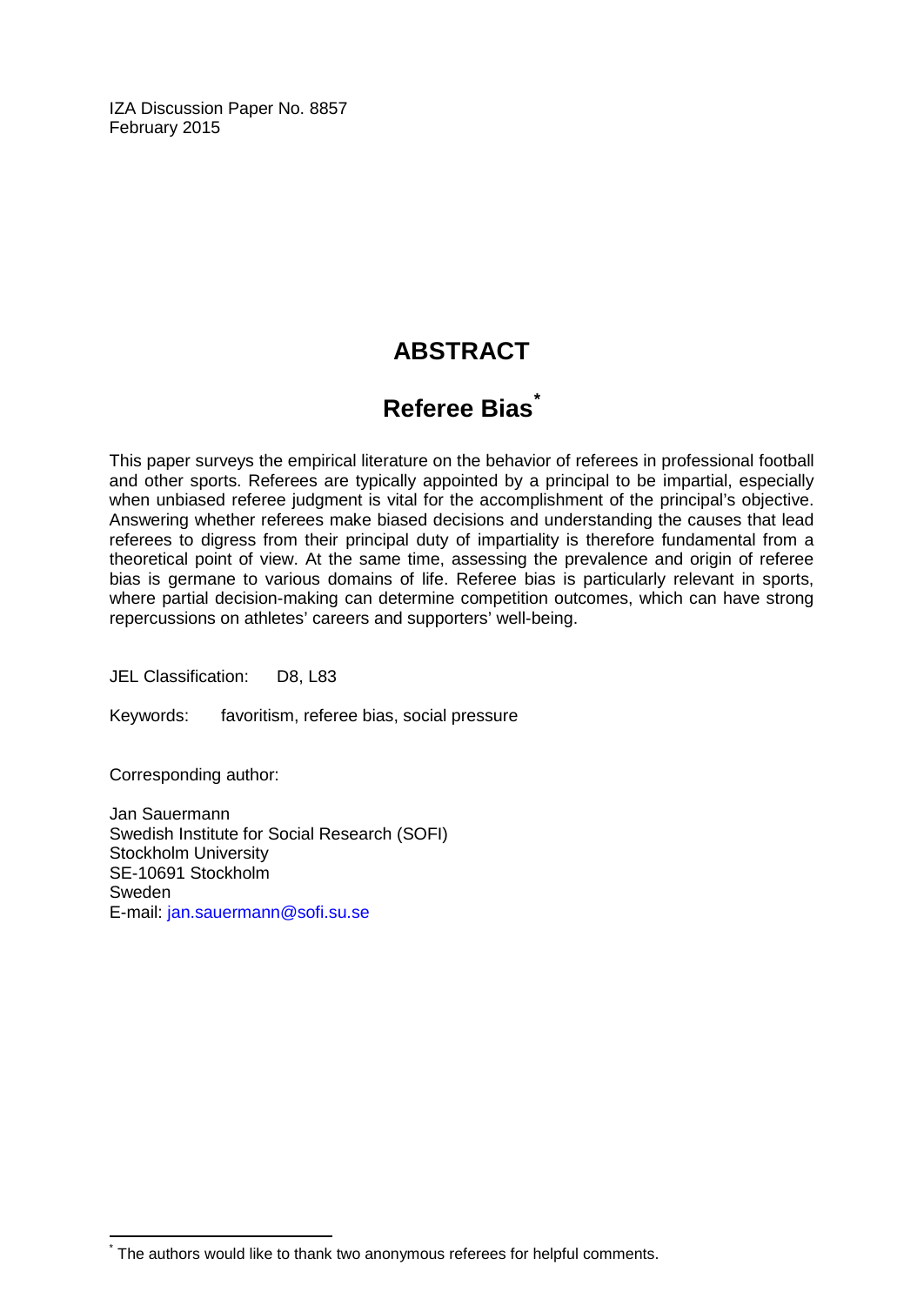### 1 Introduction

This paper surveys the empirical literature on referee bias in professional football and other sports. Referees are typically appointed by a principal to be impartial, especially when unbiased referee judgment is vital for the accomplishment of the principal's objective. In these cases, subjective evaluation or interpretation of facts is often inevitable. Such situations are prevalent in virtually all domains of life, be it in jurisdiction, where unbiased judgment is crucial to ensure the state's objective of just law enforcement, in labor relations, where non-discriminatory performance evaluations are essential for a fair treatment of workers and to guarantee optimal assignment and promotion decisions, in the scientific production process, where an efficient allocation of research funds depends on impartial referee decisions, and, of course in sports, where favoritism of referees can be detrimental. In order to ensure that referees act in the interest of the principal who appoints them, agency theory offers as simple recipe, namely to align the incentives of the agent and the principal (Baker, 1992).

Taking this formula at face value, economists might jump to the conclusion that it would suffice to pay referees for being impartial, or to punish them for being biased. Such material incentives would, in fact, be more effective if they were the only driver of agents' behavior. However, sociologists and social psychologists postulate that individuals' decisions are not solely determined by material rewards, but are also governed by non-material payoffs that arise in the decision-makers' social environment, in the form of social approval or social sanctions (see Asch, 1951 or Coleman, 1990). Building on this idea, several economists have incorporated social payoffs as an argument in an individual's utility function and developed models in which the quest for social rewards or the avoidance of social sanctions affects individual decision-making (see, e.g., Akerlof, 1980, Bernheim, 1994, Becker and Murphy, 2000). If agents are influenced by social forces, referees might make biased decisions even if such behavior jeopardizes material payoffs. When social stimuli are not aligned with the principal's objectives and out of the prin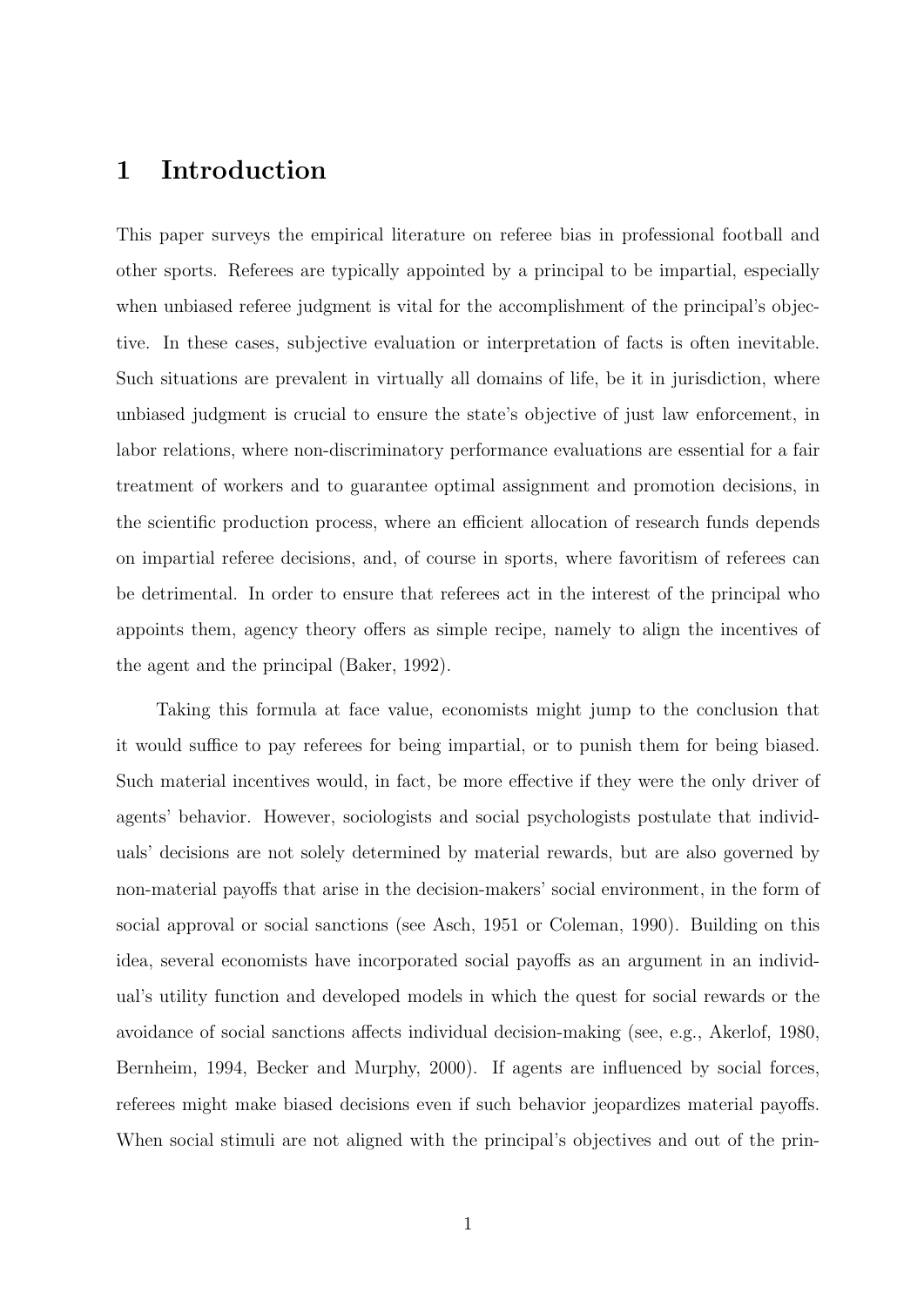cipal's control, providing the right incentives for unbiased refereeing becomes a baffling task.

Answering whether referees make biased decisions and understanding the causes that lead referees to digress from their principal duty of impartiality is therefore fundamental. At the same time, assessing the prevalence and origin of referee bias is germane to various domains of life. Referee bias is relevant in sports, where partial decision-making can determine competition outcomes, which can have strong repercussions on athletes' careers and supporters' well-being. Referee bias potentially contributes to the home advantage that is observed in many team sports like football, basketball, baseball, and ice hockey.[1](#page--1-0) A prominent explanation in the literature on home advantage entails that social support generated by the crowd boosts the home team's performance (e.g., Schwartz and Barsky, 1977, Mizruchi, 1985, Clarke and Norman, 1995), but psychologists question the assumption that supportive crowds directly provoke performance increases across-the-board (see Guerin and Innes,  $1993$ <sup>[2](#page--1-0)</sup>. An alternative mechanism through which a supportive crowd can be conducive to a home advantage works through the crowds' influence on referees to favor the home team (Nevill, Newell, and Gale, 1996; Unkelbach and Memmert, 2010). This mechanism is plausible if social pressure can cause referees to make decisions that accommodate the preferences of a social group even if they are not in accordance with their own material interest.

In this survey, we review the evidence of referee bias in sports. Our initial focus in Section [2](#page-6-0) is on studies that assess referee bias in football. These studies constitute an important strand in the literature that focuses on social forces as drivers of biased

<sup>1</sup>Page and Page (2007) survey the literature on home advantage in sports. Several factors and mechanisms that might lead to a superior performance in home games have been put forward, including familiarity with the home stadium, travel factors (Oberhofer, Philippovich, and Winner, 2009), increased levels of testosterone (Neave and Wolfson, 2003), or shirking of the visiting team (Koyama and Reade, 2009).

<sup>&</sup>lt;sup>2</sup>The social support hypothesis is based on the assumption that individuals provide more effort than is privately optimal for them in the presence of social support (Coleman, 1988). Critics of the social support hypothesis argue that the mere presence of others might also create pressure (either through interaction with other pressure variables or as an autonomous source) and induce individuals perform worse (Zajonc, 1965). Zajonc, Heingartner, and Herman (1969) provide evidence for both views. Findings by Butler and Baumeister (1998) and Cottrell, Wack, Sekerak, and Rittle (1968) underscore that the presence of others can have ambivalent effects on performance.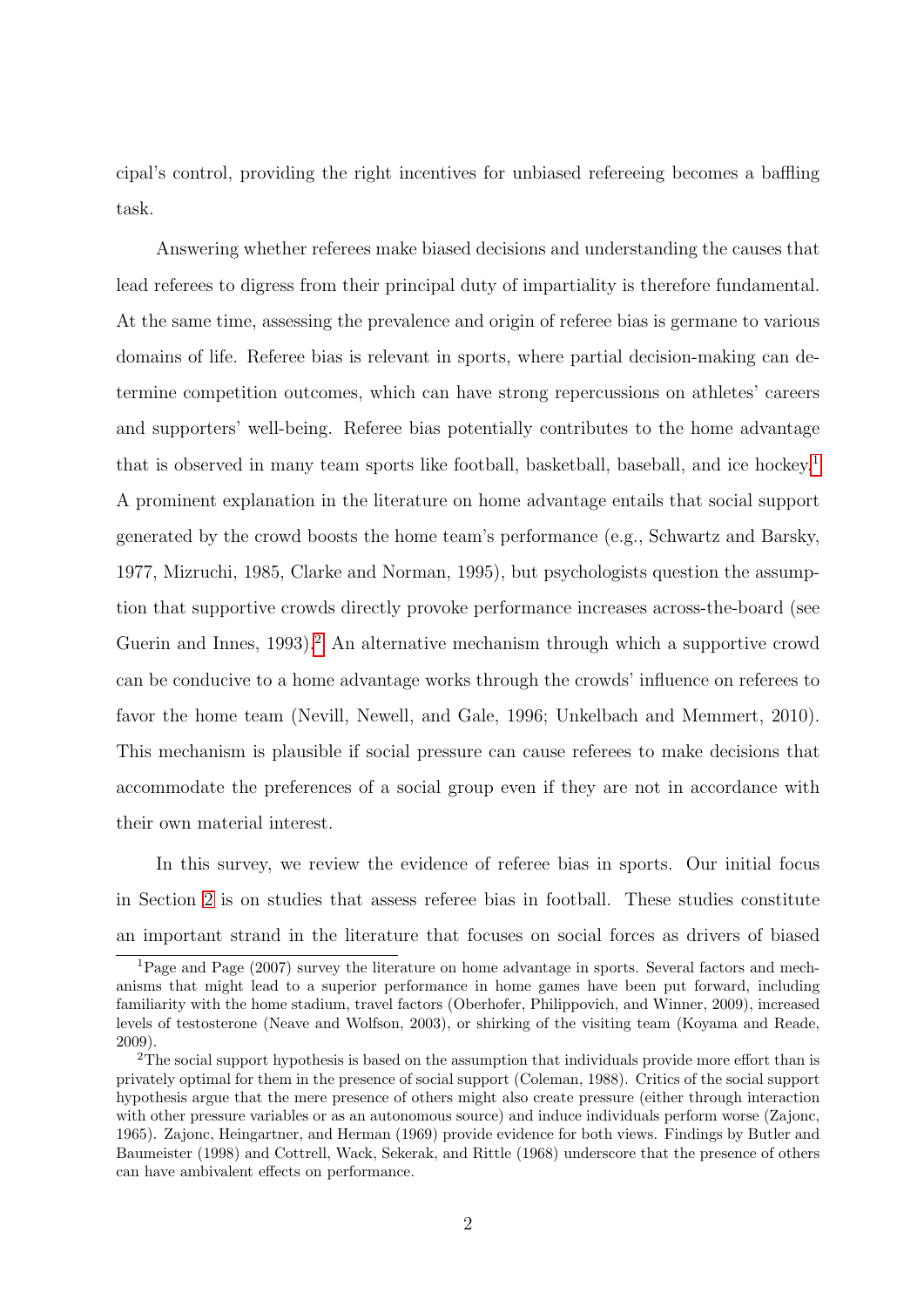decision making. Social forces might operate, similar to material incentives, by directly affecting the rewards of referees. An extreme example is bribing, which typically involves material incentives.<sup>[3](#page--1-0)</sup> We do not review studies in this spirit (see e.g. Levitt and Duggan, 2002), but rather focus on studies that entertain the idea that referees are influenced by nonmaterial social payoffs that arise in the decision maker's social environment, e.g. in the form of social approval or social sanctions. Resulting social pressure might not only shape referee behavior by affecting their perceived rewards, but it might also trigger cues to which referees succumb subconsciously, which leads to perceptive bias. For example, if football supporters voice that a player was fouled in the penalty box, the referee might misinterpret the biased opinion of the supporters as signals that the player was actually fouled. Note, however, that we do not survey studies that discuss other forms of cognitive and perceptive biases.[4](#page--1-0)

We organize our review in Section [2](#page-6-0) by first discussing the evidence of bias in stoppage time decisions. We then turn to the evidence of bias in other referee decisions, such as awarding penalties and goals or sanctioning players by red and yellow carding. Section [3](#page-14-0) shifts attention to the determinants of referee bias by considering the impact of social forces and material payoffs. We then review the evidence for referee bias in other sports in Section [4.](#page-19-0) These studies also highlight the role of preferences for discrimination as a source of bias. Such intrinsic incentives might induce referees to favor particular teams or players based on nationality, ethnicity or gender. Section [5](#page-20-0) summarizes and concludes.

<sup>&</sup>lt;sup>3</sup>There are other forms of misaligned incentives that might arise due to the existence of social forces. For example, officials of sporting bodies might accept home-biased refereeing if this would boost gate revenues as home team supporters are more likely to attend matches when the home team is more likely to win. Such a policy might be optimal even if the sporting body has a strong preference for unbiased competition. For example, in the case of most soccer leagues in which teams typically play each other twice during a season - once as the home team and once as the visiting team - the home bias should be cancelled out over a season (see discussion in Garicano, Palacios-Huerta, and Prendergast, 2005).

<sup>4</sup>Various studies have documented the existence of cognitive and perceptive biases. An interesting example in the context of football is the study by Helsen, Gilis, and Weston (2006), who show that calls for offside position depend on the position of the referee relative to that of the attacker and defender. Frank and Gilovich (1988) show that shirt color induces cognitive biases amongst players. Page and Page (2007) provide evidence that teams have a higher chance to qualify for the next round when they play the second leg at home.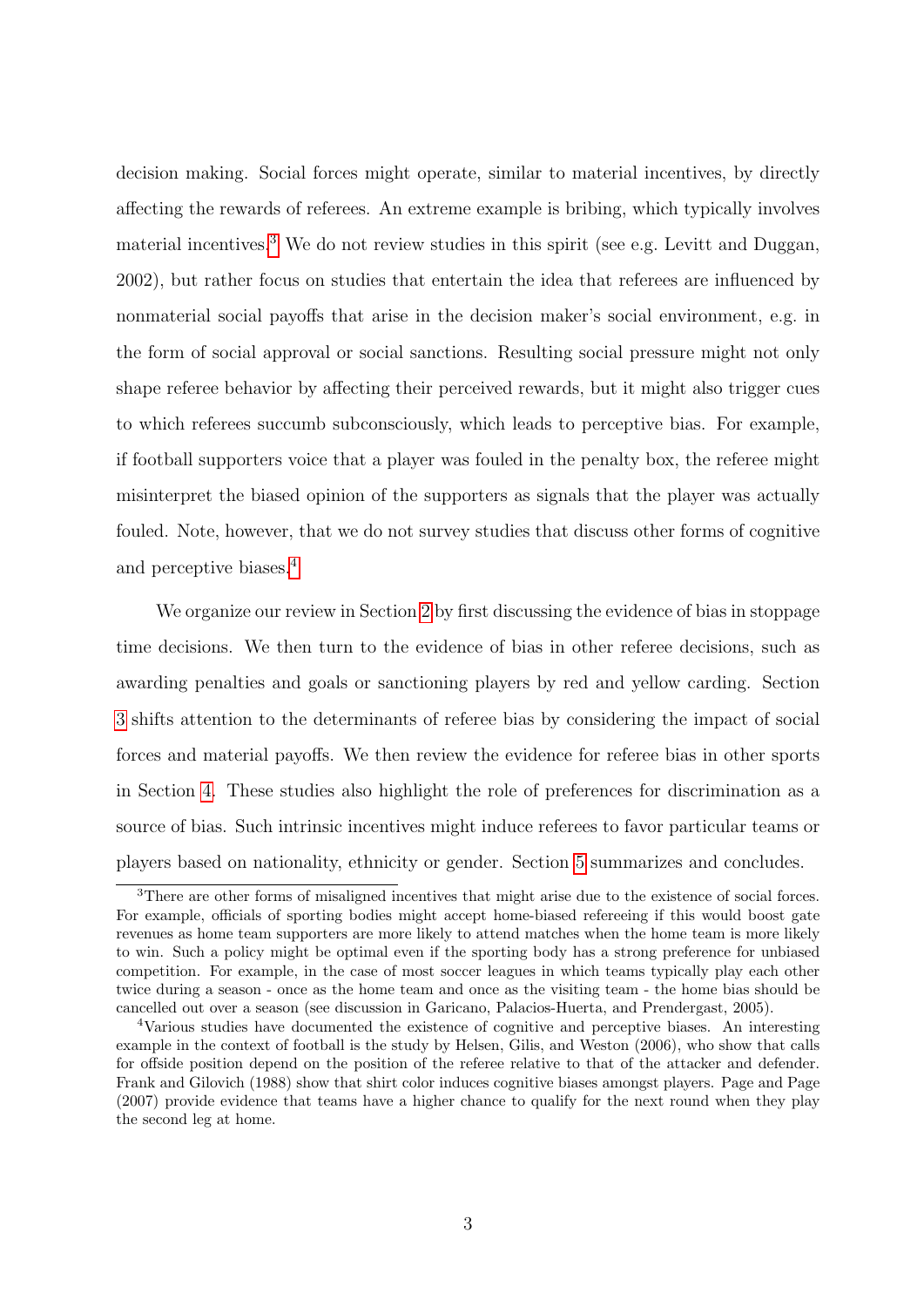### <span id="page-6-0"></span>2 Evidence for referee bias in football

For several reasons, referees in professional sports are a perfect object for studying the existence and drivers of referee bias empirically: First, data on referees' decisions are recorded, and it is possible to assess their correctness either by observing objective information or by using statistical methods to detect bias. Second, the incentive structure that referees face, is known. Professional referees are paid to be impartial and their performance is generally monitored. These material payoffs need not be complementary, as there might be a tension between referees' vested interest to be impartial and the preferences of fans in each camp who derive utility from their team's success. Referees' material incentives stem from reappointment probabilities and wage contracts that are usually public. Importantly, there is variation in material payoffs, be it across countries, leagues, or over time, which allows for assessing their role in preventing referee bias. We also observe referees in different social environments, in which distinct social groups have different, well-defined, and potentially conflicting interests. Consequently, there is variation in social payoffs, which become manifest in the form of approval or social sanctions. Variation in material and social payoffs allows researchers to assess their relative importance.

#### 2.1 Referee bias in allowance for time lost

The literature on the behavior of football referees originates in a study by Garicano, Palacios-Huerta, and Prendergast (2001, 2005), which assesses whether referees make biased decisions in the allowance for time lost, or stoppage time.<sup>[5](#page--1-0)</sup> In football games, which consist of two periods that last for 45 minutes each, an "[a]llowance is made in either period for all time lost through: substitution(s), assessment of injury to players, removal of injured players from the field of play for treatment, wasting time, any other cause." (FIFA, 2008, p. 26). According to the official laws of the game "[t]he allowance for time lost is at the discretion of the referee" (FIFA, 2008, p. 26); the referee "has full

<sup>5</sup>Stoppage time and injury time are used as synonyms for the allowance for time lost.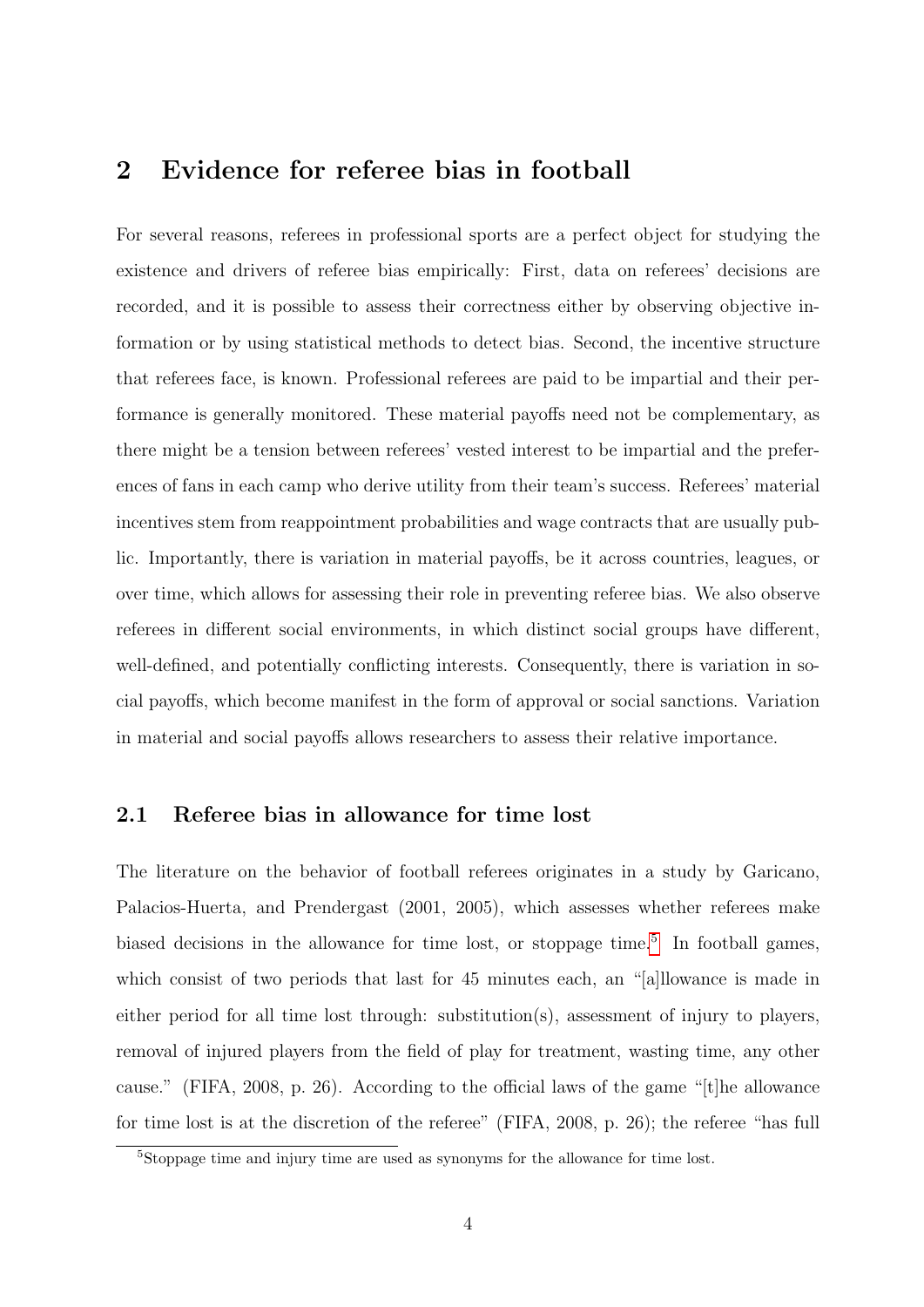authority to enforce the laws of the game" (p. 21). Garicano et al. (2005) argue that referee bias in stoppage time decisions stems from incentives to satisfy the supporters in the stadium, or – put differently – from referees' quest for social approval. They conjecture that referees favor the home team by allowing for more stoppage time when the home team is behind at the end of regular time, in order to grant the home team the opportunity to turn the score. The expected payoffs for the home crowd are clearly highest when the home team is trailing by only one goal. In this situation, just one goal scored by the home team during stoppage time prevents it from a defeat. The home crowd faces the highest expected costs, in contrast, when the home team leads by one goal and is threatened that the visiting team levels the score during stoppage time.

Garicano et al. (2005) compare referee behavior in 268 close games out of all 750 that were played during the 1994/1995 and 1998/1999 seasons of the Spanish Primera Division. They find significant evidence for home biased refereeing: Stoppage time is about 113 seconds longer when the home team is behind by one goal compared to the situation in which the home team is ahead by one goal. Even when controlling for other potentially confounding factors such as the number of yellow and red cards awarded, and the number of substitutions, this stoppage time differential never drops below 105 seconds. Interestingly, referees apparently adapt their decisions to changing objectives of the home crowd, by shortening the remaining stoppage time once the home team scores during stoppage time.

Referees also have to decide on stoppage time at the end of the first 45 minutes. As fans of the team that is behind are probably less concerned at halftime as their team has another 45 minutes to turn the score, supporters are not expected to put pressure on referees. Indeed, Garicano et al. (2005) find no significant difference in stoppage time decisions at the end of the first half. This finding suggests that referees weigh material and social benefits: When the crowd's marginal benefit of an additional second of stoppage time is (sufficiently) small as is the case at half-time, social rewards are arguably not large enough to induce the referee to make biased decisions.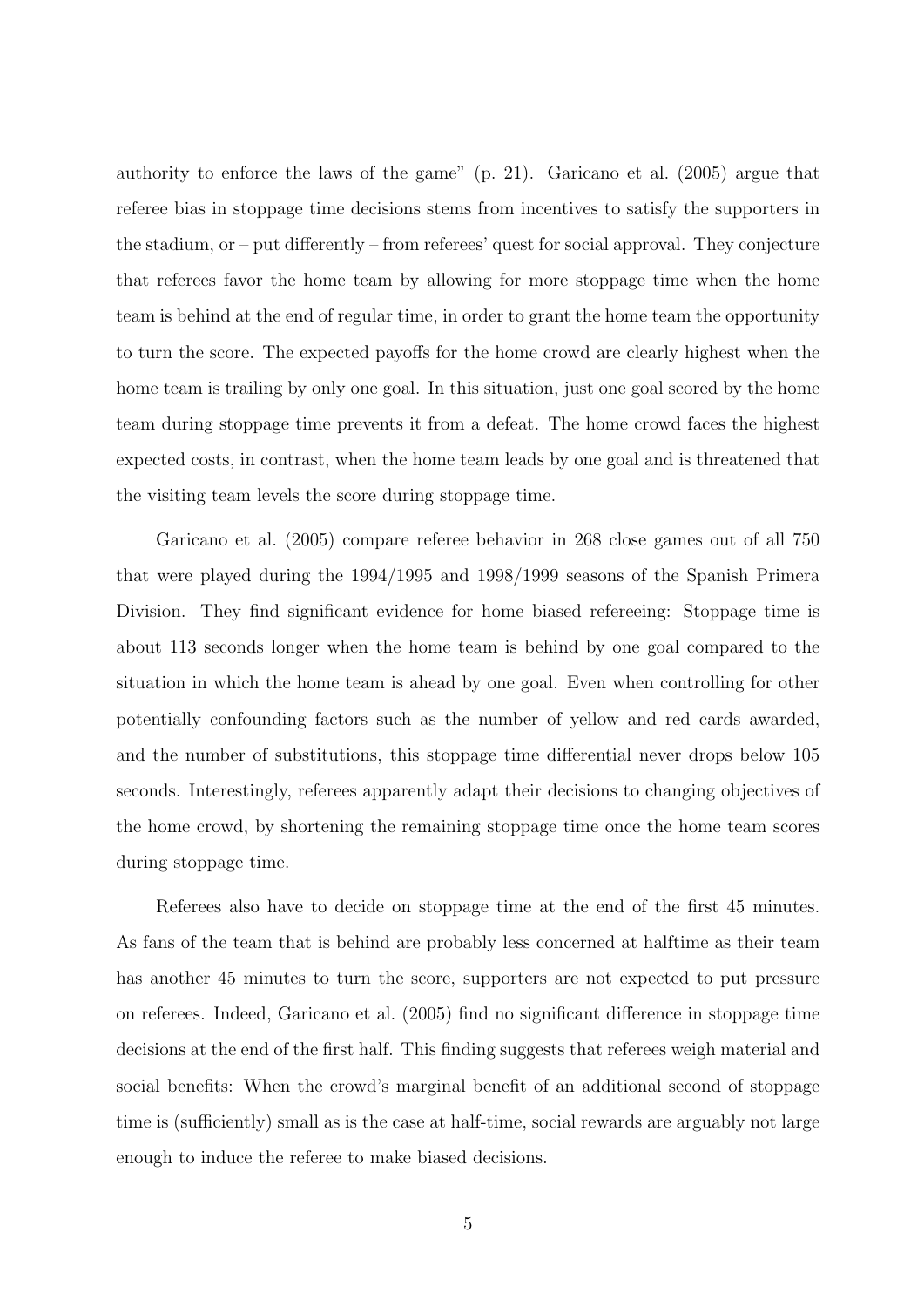The work by Garicano et al. (2005) inspired several studies, listed in Table [1,](#page-28-0) that replicated their results using data from other countries. Using data for the 109 close games of the 2000/01 season that the sports magazine kicker publishes on its website, Sutter and Kocher (2004) find a stoppage time differential of 0.53 minutes (i.e., 32 seconds) when they control for number of player substitutions and cards awarded. This differential is substantially smaller than in the Spanish data but still significant.

Dohmen (2008) analyzes data from 12 seasons of the German premier football league (1. Bundesliga) that were collected by the company that maintains the official football database of the DFL Deutsche Fuball Liga GmbH, the German football league association. Controlling for yellow and red cards, player substitutions, and fouls, he finds an average stoppage time differential of about 22 seconds in the 1,166 close games (i.e. games, in which the home team is either ahead or behind by one goal).<sup>[6](#page--1-0)</sup> As in Spain, referee bias in first-half stoppage time decisions is much smaller, compared to the stoppage time in the second half (amounting to 7 seconds only). There is also no evidence of referee bias in games in which either team is ahead by more than one goal.[7](#page--1-0) Remarkably, a re-analysis of an extended data set covering 14 seasons from 1992/93 to 2005/06 reveals that games in which the home team is behind by one goal at the end of regular playing time last on average longer than games in which the home team is ahead in all but two seasons (1992/93 and 1995/96). In the latter seasons games last 8-9 seconds longer when the home team is ahead, but this effect is statistically not significant. In all other 12 seasons,

 ${}^{6}$ The data that Dohmen (2008) analyzes records the timing of the events that should determine the length of stoppage time according to Law 7 of the laws of the game. This allows to distinguish events that occur in the second half and therefore should affect second half stoppage time from events that happen in the first half. In addition, these data also record the number of interruptions due to injury treatment. Controlling for these events is important as Law 7 of the Game lists "assessment of injury to players" and "removal of injured players from the field of play for treatment" as reasons for granting stoppage time.

<sup>7</sup>One difference between Spain and Germany relates to the length of stoppage time in tied games. While in Spain less stoppage time is granted in games in which the home team is ahead by one goal than in tied games, these games last longer than tied games in Germany (see Dohmen, 2005), and Italy (see Scoppa, 2008; Lucey and Power, 2005) and the U.S. (Lucey and Power, 2005). Importantly, key patterns of stoppage time distributions conditional on the score difference are, however, similar in all countries: (1) most allowance for time lost is made in games in which the home team is one goal behind, and (2) stoppage time distributions in which the absolute score difference exceeds one goal do not depend on whether the home team is ahead or behind.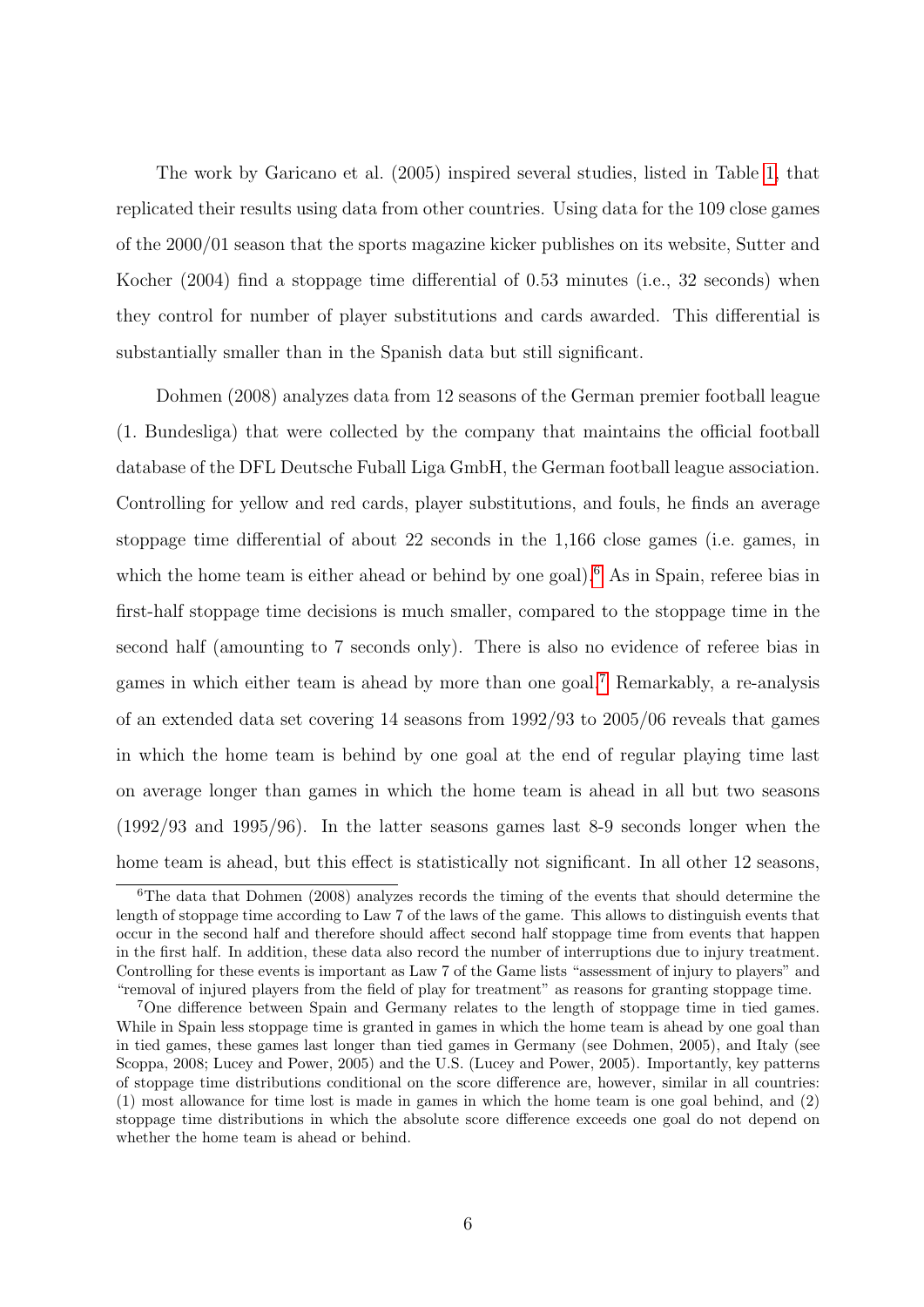referee bias ranges from 8 to 43 seconds and is statistically significant at the 5% level in eight cases.

Referee bias in stoppage time decisions is of the same order of magnitude in English and Italian professional football as it is in German professional football. Analyzing data from the 1999/2000 and 2002/03 season of the English Premiere League, Rickman and Witt (2008) find that close games last about 32 seconds longer when the home team is behind at the end of the regular 90 minutes. Likewise, Scoppa (2008) shows that the home bias in stoppage time decisions amounts to half a minute in two seasons (2003/04 and 2004/05) of the Italian Serie A. Lucey and Power (2005) provide evidence for biased stoppage time decisions in 2003 US Major League Soccer and find that matches in which the home team is one goal behind at the end of regular time last 31 seconds longer than matches in which the home team is trailing by one goal.<sup>[8](#page--1-0)</sup> Two studies for South American leagues suggest that referee bias in stoppage time is fairly small. For the Brazilian Football Championship (Campeonato Brasileiro) 2004 to 2008, Rocha, Sanches, Souza, and Carlos Domingos da Silva (2013) find that the stoppage time in close games is only 11.3 seconds longer when the home team is behind by one goal. For games in the Colombian Professional League (DIMAYOR) between 2005 and 2010, Mendoza and Rosas (2013) find similar differences: If the home team is trailing by one goal, the stoppage time is 11 seconds longer, compared to other close games.

In sum, these studies show that there is evidence for systematic referee bias in second half stoppage time decisions; it is present in all major professional European football leagues, in U.S. soccer, and in two South American football leagues. In all countries, the intensity of home biased refereeing depends on the score margin: It is strongest when the home team is one goal behind before stoppage time starts. In these situations, the home crowd has unambiguously strong preferences for an extension of the game, because the payoffs are high if the home team levels the score while the costs of an additional

 $8$ This result, however, is significant at the 10% significance level only. For the Italian Serie A, Lucey and Power (2005) do not find significant differences for the 2002/2003 season. The results are, however, not directly comparable to the previous studies because they consider all games in their empirical analysis, and not only close games as in other studies.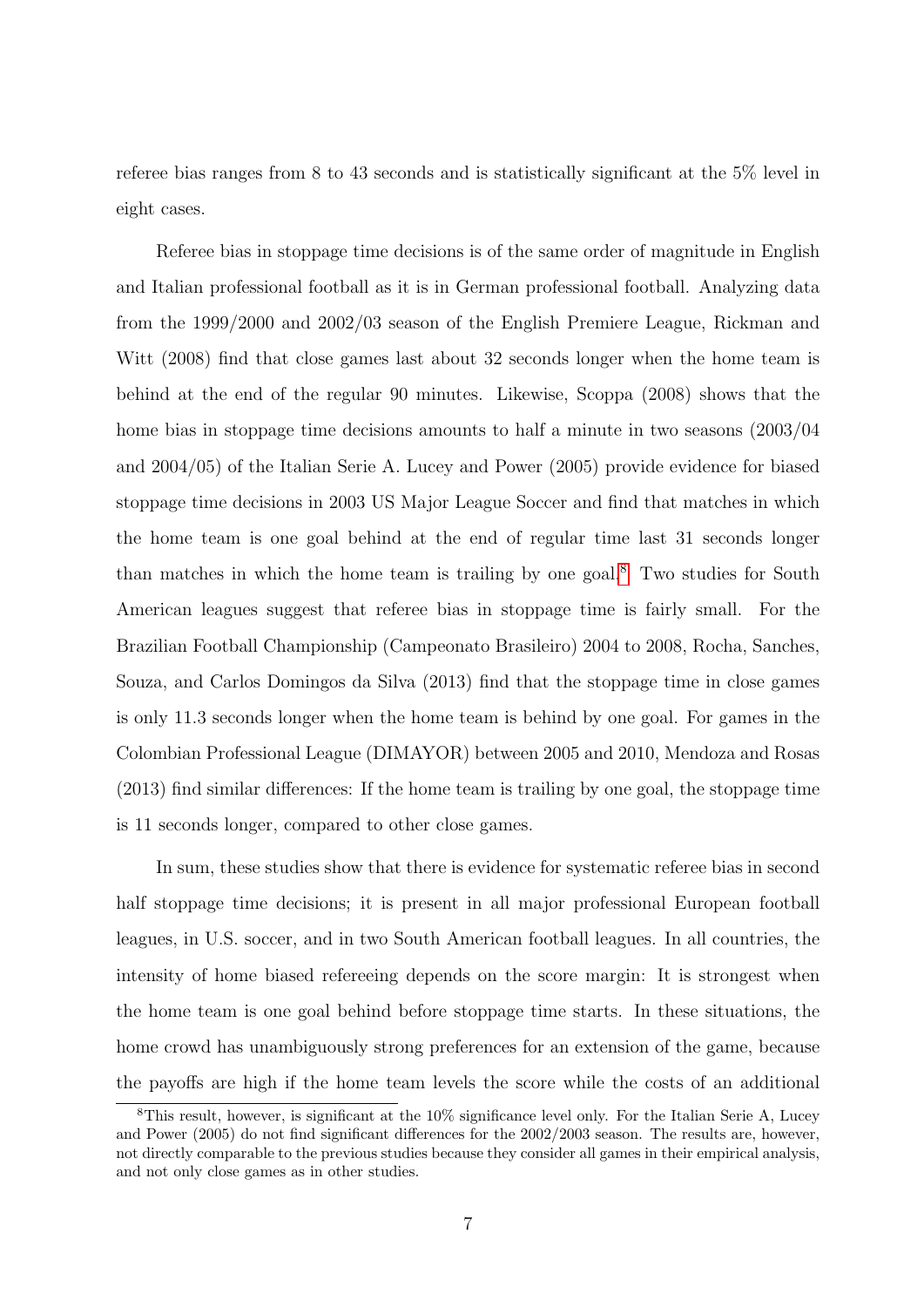goal scored by the visiting team are comparably low. These findings suggest that social payoffs influence the referee's decision who seeks social approval and tries to avoid social sanctioning by the crowd. The impact of social forces might be one of the explanations why we observe differences in the absolute magnitude of the bias across countries: Home bias in stoppage time decisions is, for example, found to be larger in Spain, where average travel distance is longer than 700 kilometers (see Garicano et al., 2005) as opposed to Germany, where average travel distance is shorter than 400 kilometers.<sup>[9](#page--1-0)</sup> To the extent that travel distance is related to the number of away team supporters, this result hints at the role of countervailing social forces that are determined by crowd composition, an issue that we discuss in more detail in Section [3.](#page-14-0)

A second reason for the differences between the seminal study of Garicano et al. (2005) and other studies is likely to be a change in the Rules of the Game: Just before the end of the regular 90 minutes, the fourth official would then uphold a board displaying the stoppage time visible to everyone. Though the stoppage time is still at the referee's discretion, it may reduce referee bias as the referee's decision is publicly revealed.<sup>[10](#page--1-0)</sup>

### 2.2 Referee bias in other decisions

Before the introduction of official stoppage time announcements, referees had quite a bit of discretionary power in setting stoppage time and referee bias is relatively difficult to prove for the casual observer because it is typically hard to track how much stoppage time exactly should be awarded. This is because stoppage time is the cumulated allowance for time lost due to a host of events that lead to shorter or longer interruptions. Moreover, observers might be less concerned with monitoring stoppage time decisions as an increase in stoppage time does not have an immediate impact on the game outcome; it merely

<sup>9</sup>See, e.g., http://beta.vereinswappen.de/liga/890022/view/entfernung.

<sup>&</sup>lt;sup>10</sup>The indication of stoppage time by the fourth official was introduced during the FIFA World Cup in 1998. Several national football leagues introduced this practice in the subsequent years. The English Premier League and the Spanish Primera Division introduced it with the start of the 1998/1999, while the German Bundesliga only adopted the policy in January 2003. Since 2007/2008 edition (FIFA, 2008), the practice is mandated by the Rules of the Game.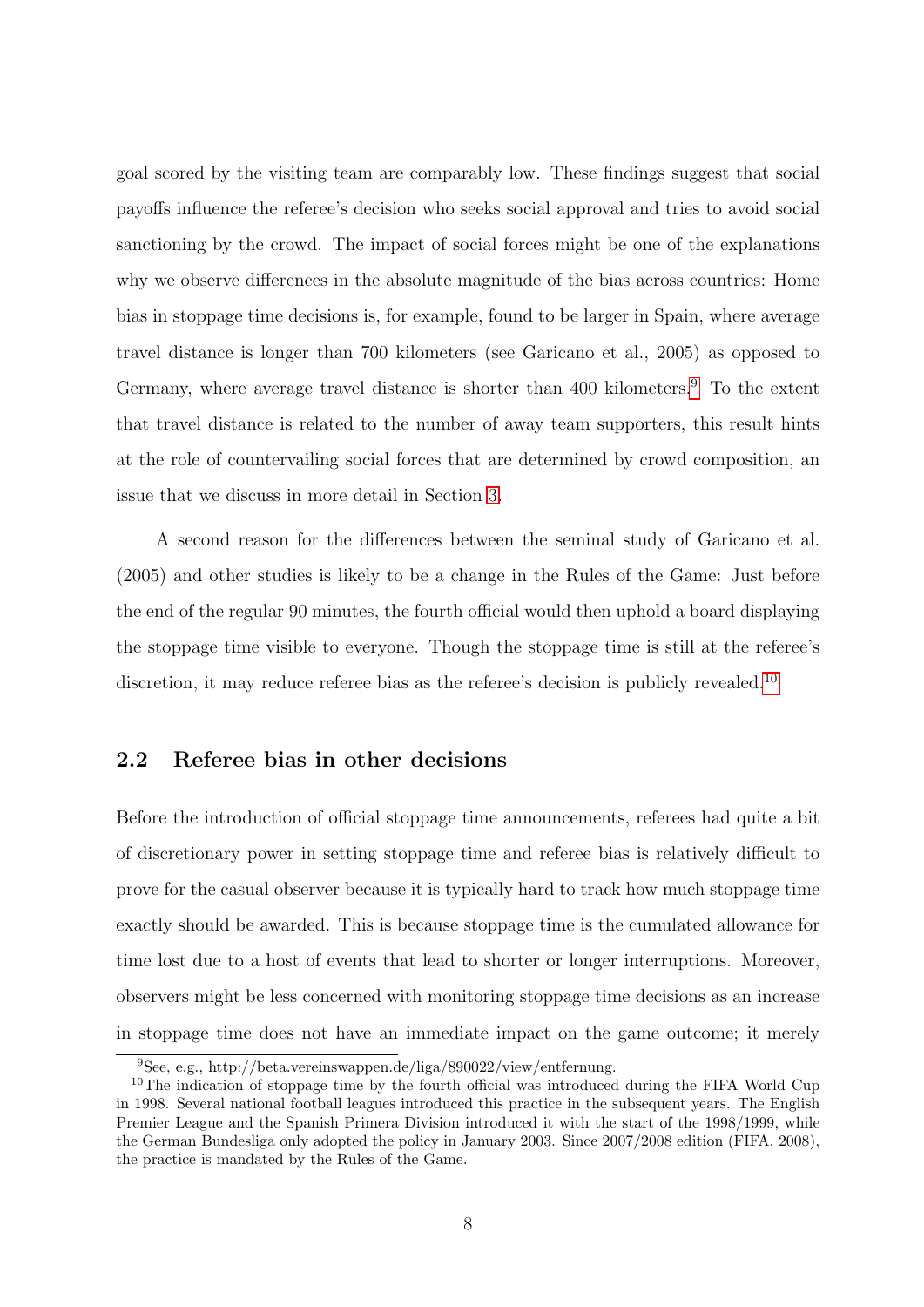provides the team that is behind in score the opportunity to attain a better match result. Other referee decisions such as awarding goals or penalty kicks have a much more immediate impact on the outcome of a game, and these decisions are thus more likely to be scrutinized. Since these decisions also relate to specific events, their correctness is arguably also easier to judge. It is therefore plausible to conjecture that referees are more cautious in these situations and less likely to make obviously wrong decisions in favor of a particular team. On the other hand, the payoff to the crowd is much higher, so that social pressure might be concentrated and high. Table [2](#page-29-0) provides an overview of studies that have investigated whether referees are biased with respect to other important decisions in the match, such as penalty kicks, awarding goals, free kicks, red and yellow cards.

#### 2.2.1 Goals

Boyko, Boyko, and Boyko (2007) analyze 5344 of the 5566 English Premier League matches played between August 1992 and June 2006. They estimate the effect of refereefixed effects on the goal difference, the number of goals for the home team, and the number of goals for the away team, while controlling for other potentially confounding effects, such as crowd size and crowd density. They interpret the significance of the referee-fixed effects as evidence for home-team biased referee behavior. Using a similar approach, but a smaller sample, Johnston (2008) could not replicate this result. In a similar analysis using large data from several UK leagues and competitions, Page and Page (2010a) find that these referee-specific effects are moderated by social pressure. This result suggests that the referees might react differently to social pressure.

Using regression analysis to predict the number of goals for the home and visiting team to make inferences about referee bias based on the difference between actual and predicted outcomes has the obvious drawback that the approach is indirect and hinges on the correct specification of the prediction model. An alternative approach is to directly assess the correctness of decisions to award goals. Dohmen (2008) evaluates expert judgements on the correctness of referee decisions and finds that goals awarded to the home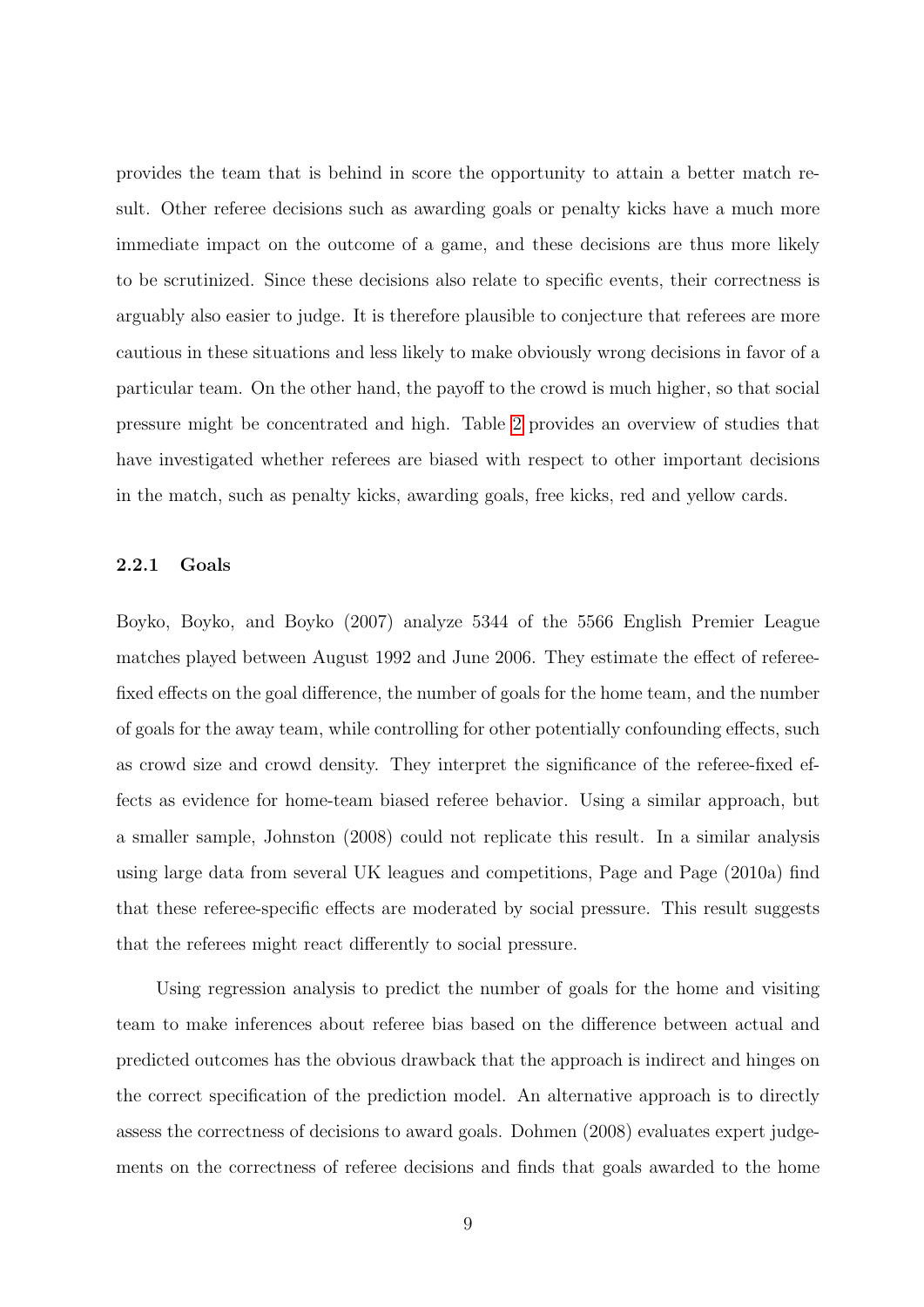team were significantly less likely awarded correctly. Moreover, an analysis of all situations in which a goal was scored, reveals tentative evidence that referees grant the visiting team fewer disputable goals, and significant evidence that the home side is granted more illegitimate goals than the visiting side. However, there is no evidence that referees award the visitor fewer legitimate goals than the home team.

#### 2.2.2 Penalty kicks

Evidence of home biased refereeing with respect to penalty kick decisions is more clear cut. Dohmen (2008) finds that a larger fraction of awarded penalty kicks is either wrongly awarded or disputable when the home team is one goal behind. Evaluating all critical situations in the penalty kick area, he also finds that home teams are significantly more likely to be awarded a penalty kick in situations that are rated as disputable by experts who assess the correctness of these decisions after each match based on video recordings.<sup>[11](#page--1-0)</sup> Similarly, Sutter and Kocher (2004), who use journalists' reports on referees' performance, find that during the 2000/01-Bundesliga season home teams were awarded 81 percent of all penalty kicks that should have been legitimately awarded, while visiting teams are awarded only 51 percent of all penalties that should have been awarded. This differential referee treatment is statistically significant. Corroborating suggestive evidence on biased penalty kick decisions is also provided by Boyko et al. (2007) who show that home teams in the English Premier League receive significantly more penalties than their model predicts. Using the same approach that they used to judge referee bias in awarding goals, they find significant referee fixed-effects, which suggests that referees are biased in awarding penalty kicks.

<sup>&</sup>lt;sup>11</sup>Dohmen (2005) documents that home teams are significantly more likely to receive a penalty kick when it should be awarded and when a penalty call is disputable according to the experts.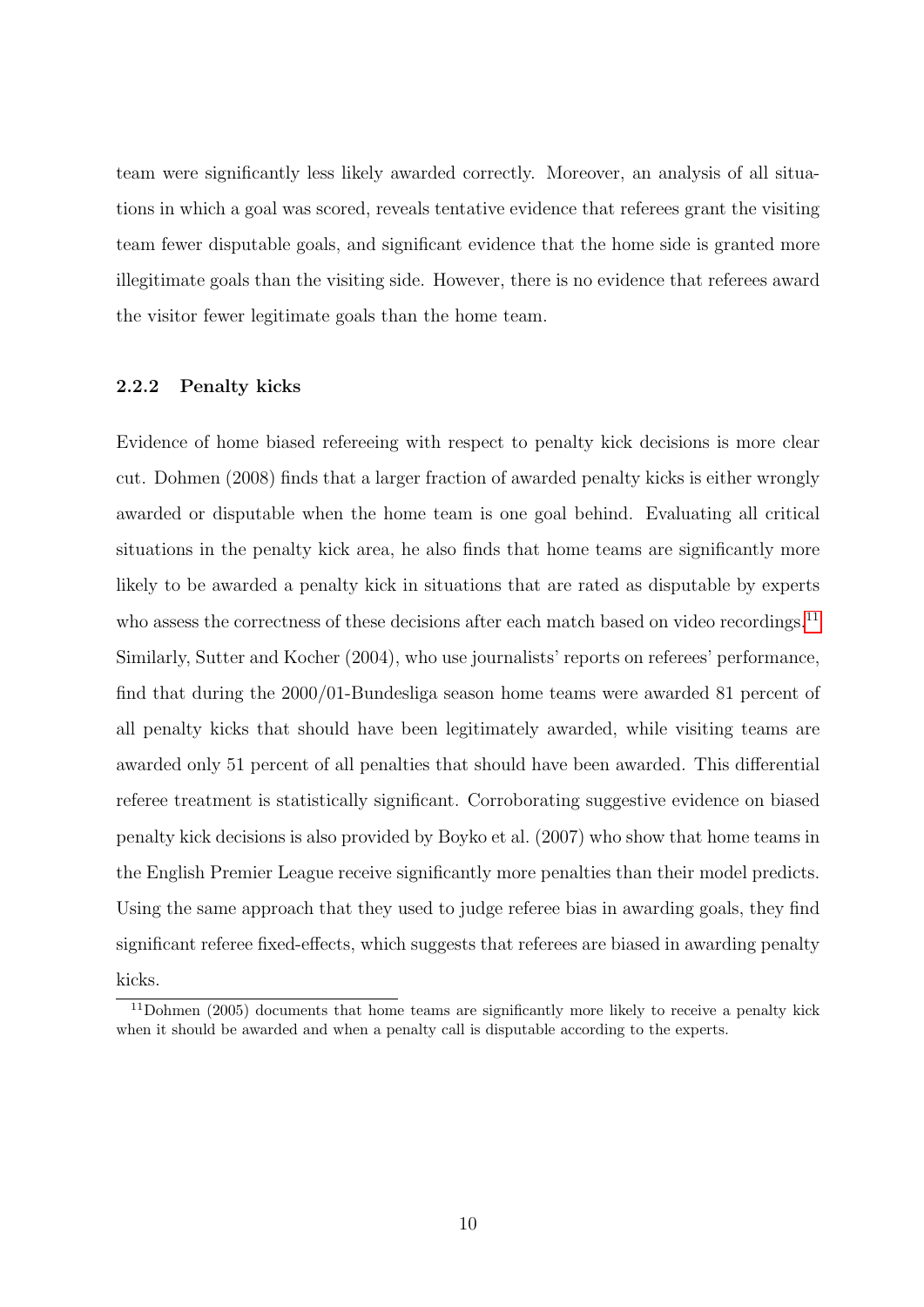#### 2.2.3 Yellow and red cards

Various studies find that referees are biased towards the home team when awarding yellow and red cards. Dawson, Dobson, Goddard, and Wilson (2007), Buraimo, Forrest, and Simmons (2010), Dawson and Dobson (2010), and Buraimo, Simmons, and Maciaszczyk (2012) confirm the indicative evidence for home team favoritism in yellow carding. As yellow and red cards will, however, also be influenced by the player's behavior, these studies attempt to control more precisely for the effect of playing style. Dawson et al. (2007) use pre-match winning probabilities for the opponents from a forecasting model to account for underdog status of teams and the extent to which relative team strength differ. They also control for stakes by distinguishing end-of-season outcomes and including crowd size as an explanatory variable. Buraimo et al. (2010) and Buraimo et al. (2012) refine the approach of controlling for playing style by including within-match information. This is important as playing style and tactics do not only depend on pre-match expectations but also unfold during the game.

Boyko et al. (2007) also analyze decisions to caution or dismiss players and find mixed results. Referees do on average caution players of the visiting team more often than their econometric model, which controls for relative team strengths, predicts, but there is no statistically significant evidence that home team players are less likely to be dismissed due to biased refereeing. In contrast to the findings of Boyko et al. (2007), Johnston (2008) (English Premier League, Season 2006/07) and Reilly and Witt (2013) (English Premier League, Seasons 2003/04 to 2007/08) do not find statistically significant evidence for referee bias in awarding yellow and red cards using a similar sample. Using data from the English FA Cup, Downward and Jones (2007) find that crowd size decreases the probability of a home team player being awarded with a yellow card. While there is a clear effect of crowd size, it is offset by the largest games. In a study using data from the Union of European Football Associations (UEFA)'s Champions League and Europa League, Goumas (2014) finds evidence for referee bias in awarding yellow cards. He documents that crowd density, as opposed to crowd size, significantly affects referee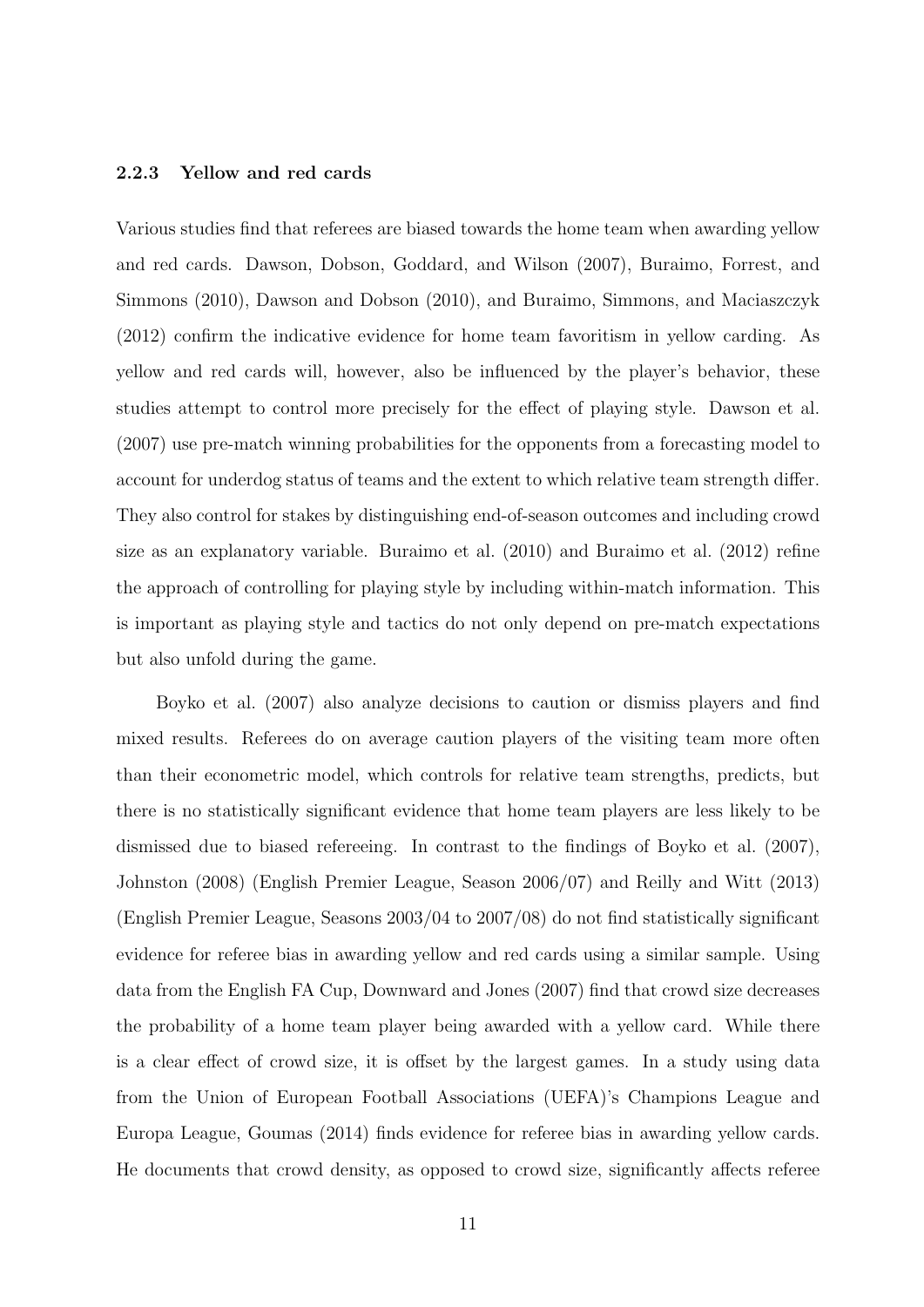bias in these European contests. These results suggest that it remains difficult to find conclusive evidence on the how the crowd affects referees.

Pettersson-Lidbom and Priks (2010) exploit a unique situation in Italy in order to identify the effect of the crowd on referee behavior: due to hooligan violence in the Italian Serie A and Serie B, spectators were banned from a substantial number of games of the 2006/2007 season. Pettersson-Lidbom and Priks (2010) find that referees favor the home team by punishing their players less and those of the visiting team more strongly when the game is attended by spectators, compared to games in which spectators were excluded. In order to address the concern that this result is driven by a direct effect of social pressure on the players' behavior, they show that the playing style is not affected by the presence or absence of spectators.

### <span id="page-14-0"></span>3 Determinants of referee bias in football

Referees are paid for being impartial. If social payoffs are strong, however, financial rewards and career concerns can be jeopardized. Individuals' decisions are affected by both, social as well as material payoffs. In this section, we review the evidence for determinants of referees' biased behavior.

#### 3.1 The role of social payoffs

#### 3.1.1 Stake size

Garicano et al. (2005) analyze a change in the reward system for teams: rewards for winning a game increased from 2 to 3 points.[12](#page--1-0) Estimated referee bias in awarding stoppage time in close games is higher in the season after the change, i.e. when relative rewards for winning are higher, than before the change, suggesting that stake size affects referee bias.

 $12$ Rewards for draws (1 points) and losses (0 points) remained unchanged.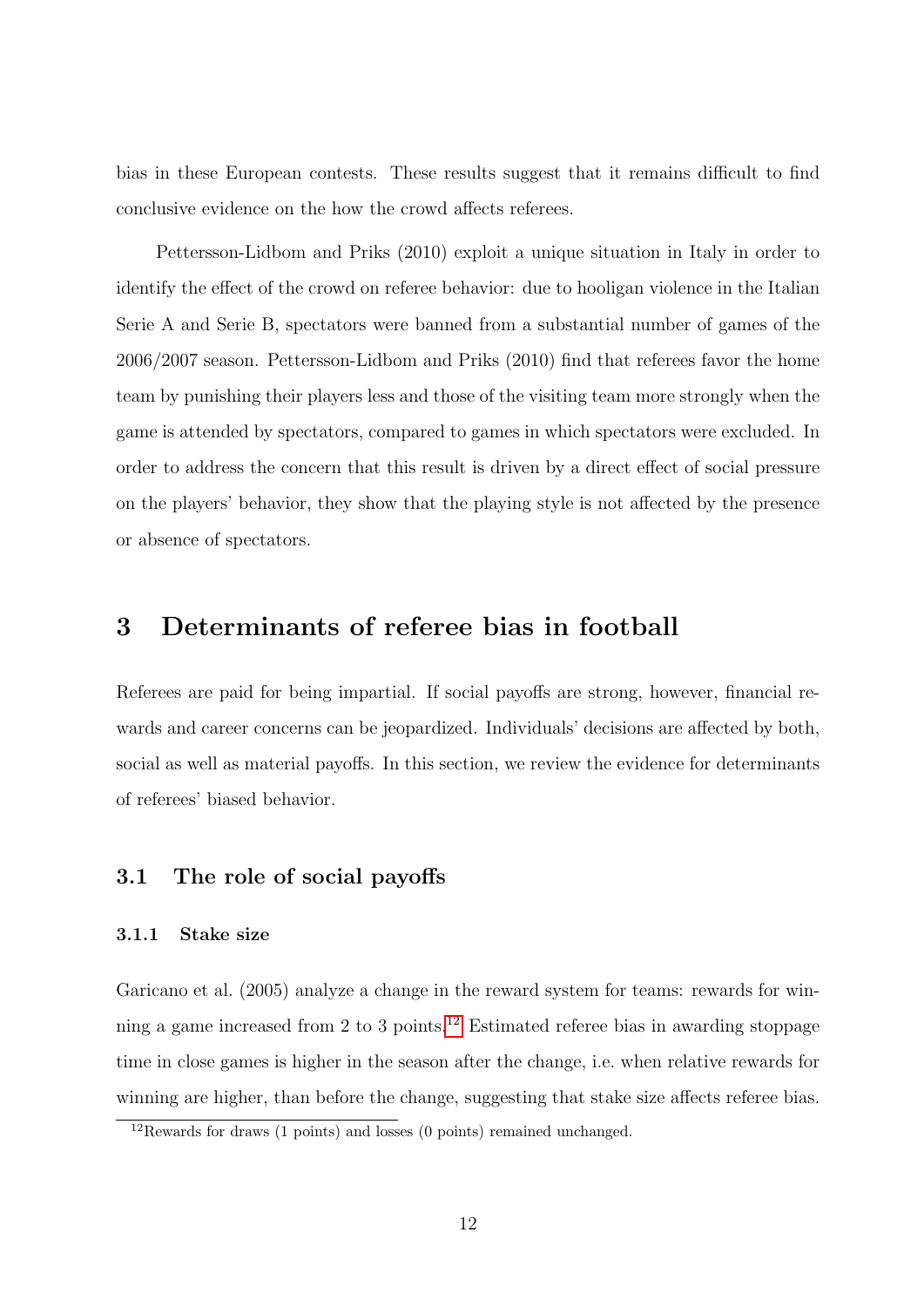Since supporters have stronger incentives to affect referees' decisions when more is at stake, Garicano et al. (2005) assess whether the size of the bias in stoppage time decisions is higher towards the end of a season. The fewer games remain to be played, the higher are typically the stakes for teams as there is less scope to compensate for points not gained in the current game by increased performance in future games. There are substantial financial incentives (and sportive motives) to finish high in the ranking.<sup>[13](#page--1-0)</sup> Indeed, Garicano et al. (2005) find that referees favor home teams more as the season advances.

#### 3.1.2 Attendance and composition

If referee bias is mainly determined by social pressure, referees should be more biased in games with a large overall attendance compared to games with lower attendance. Garicano et al. (2005) show that an increase in attendance of one standard deviation increases the referee bias by 20%. This result is in line with other results from the literature of home advantage.

The effect of attendance on score difference could, however, be driven by home teams with relatively large attendances. Garicano et al. (2005) propose to use the ratio of attendance to stadium capacity, arguing that crowds are usually large relative to capacity when teams are geographically close to each other, or if the visiting team is very popular. In both scenarios, the share of supporters for the visiting team should be relatively high. Referee bias should thus be smaller since crowds of both teams have similar pressure on the referees. Adding an interaction effect of the ratio of attendance relative to capacity and score difference leads indeed to less bias.

Dohmen (2008) measures relative popularity by a team's attendance-to-capacity ratio in previous away games, since more popular clubs should have more fans nationwide and thus higher attendance-to-capacity ratio even in away games. He finds that referee bias

<sup>&</sup>lt;sup>13</sup>The highest ranked team wins the championship, but the subsequent ranks are also important, since these ranks determines participation in international competitions, and, for the lowest-ranked clubs, relegation.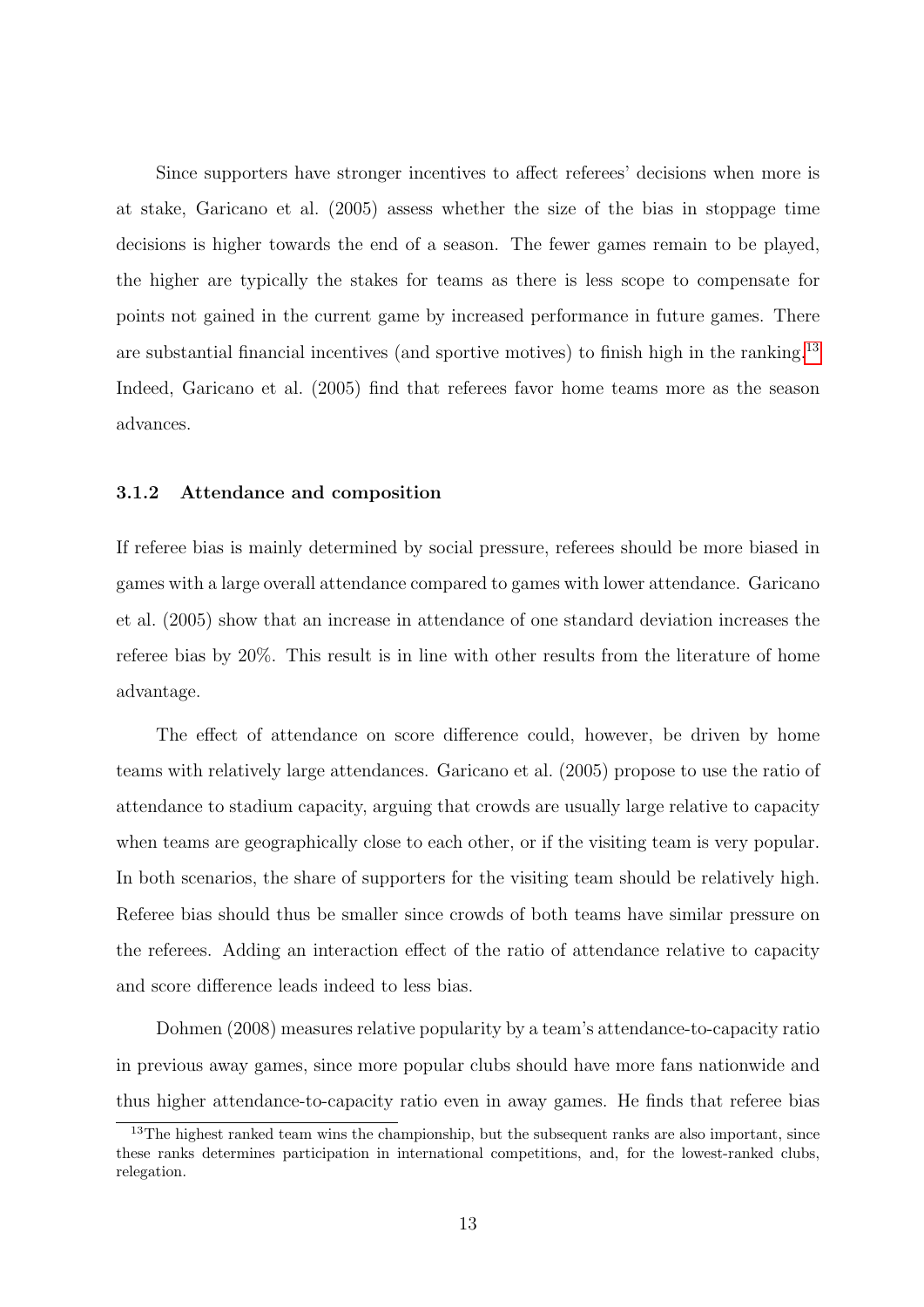towards the home team does not appear if teams are geographically close, unless the visiting team is relative popular. If teams are based further than 150 kilometers apart, referee bias is significant, independent of relative popularity. This is consistent with the idea that social approval and social sanctions have countervailing effects on net social rewards. We expect supporters of each side, who have the common interest that their preferred team achieves success, to work towards this common goal by acclaiming favorable decisions of the referee and by expressing dissatisfaction with unfavorable referee decisions. Referees' decisions hence evoke social approval from supporters of the favored team and social sanctions from the opponent side. A referee who is not inherently biased, i.e. who does not derive intrinsic utility from a particular match outcome and values social payoffs, is expected to weight social costs and benefits.

Exploiting the exclusion of spectators in the Italian Serie A and Serie B in the 2006/2007 season, Pettersson-Lidbom and Priks (2010) find that if referees are exposed to crowd noise, they award significantly less yellow cards and fouls, respectively, to the home team. Their findings confirm the results from a laboratory study by Nevill, Balmer, and Williams (2002) who showed in a controlled experiment that referees assess tackles and challenges differently when they are exposed to crowd noise.

#### 3.1.3 Distance to the field

A third hypothesis regarding the effect of the crowd on the referee's behavior is whether supporters are physically close to the referees or not. If supporters are physically closer to referees, it should be easier to put pressure on referees. Dohmen (2008) distinguishes between stadiums with running tracks and stadiums without running tracks. The estimate of score difference is, controlling for overall attendance and popularity of the visiting team, much weaker and statistically not significant in regressions with games which take place in stadiums without a track. Furthermore, referees tend to award fewer disputable and unjustified penalty kicks when the crowd is separated from the field by an athletics track.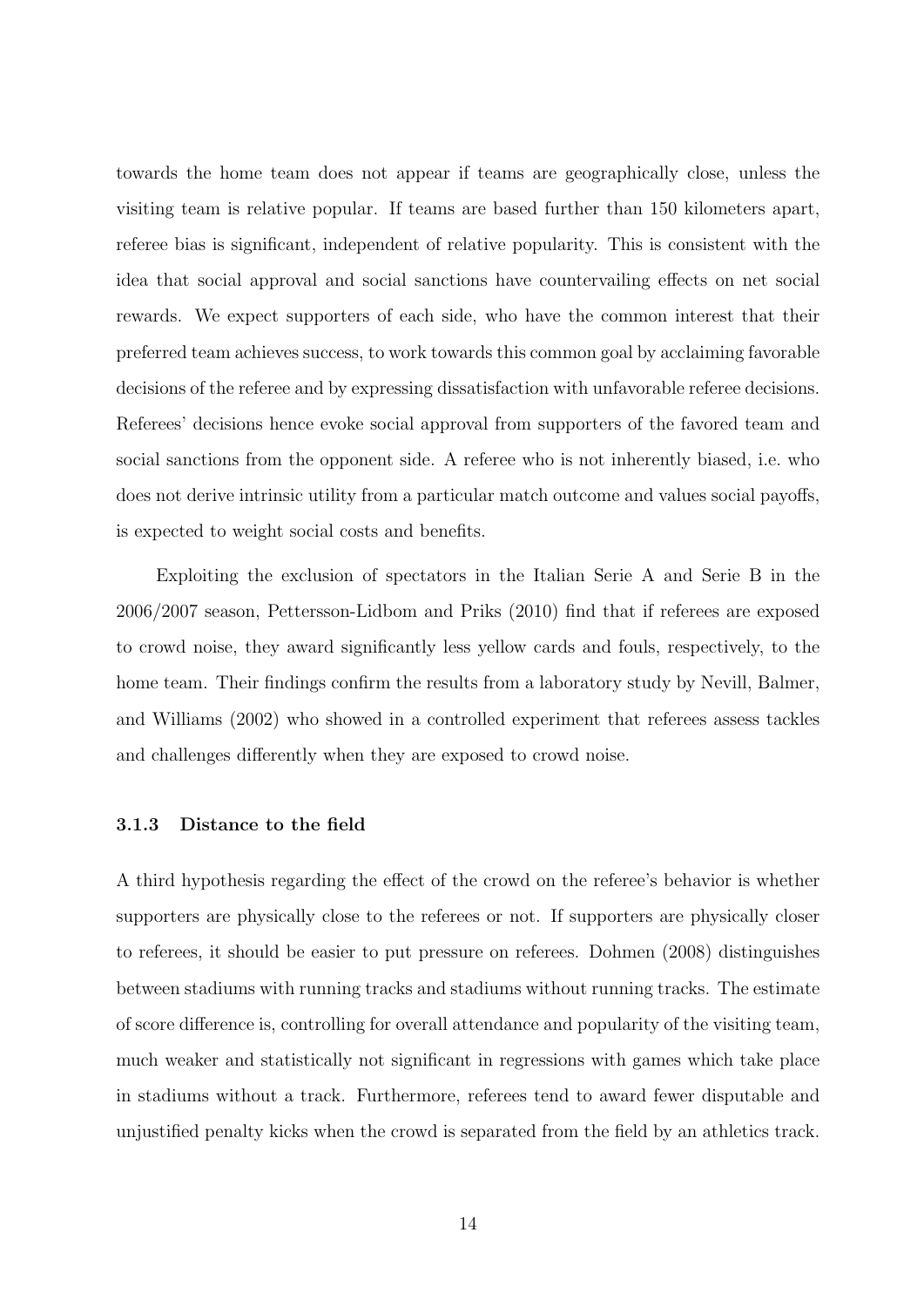For the Italian Serie A, Scoppa (2008) finds that referee bias is weaker in games with a running track.

Using data from European competitions, Dawson and Dobson (2010) find that referees award more disciplinary points to the home team in stadiums with a running track, suggesting that home supporters have less possibilities to exert pressure on the referee. Buraimo et al. (2010) and Buraimo et al. (2012) confirm this result for the German Bundesliga and the Spanish Primera Division, respectively.

#### 3.2 Material Payoffs

While there is substantial evidence that social payoffs affect (im)partiality of referees, the question remains whether partiality can (partly) be offset by the choice of material payoffs. In the presence of referee bias, football associations could improve their incentive system to elicit more partial behavior. Since football associations can monitor their referees only imperfectly, financial incentives can be used to elicit more partial behavior.

An important determinant of referee bias are wage and career related incentives. For England, Rickman and Witt (2008) use the introduction of professional referees in the Premier League to study the effect of financial rewards for referees on estimated referee bias. The bias is offset in the period after the introduction of financial incentives for referees. Though this result could also be due to selection of high-quality referees into professional contracts or due to an overall decreasing trend in referee bias, the results suggest that financial incentives work for referees.

Besides official financial incentives set by the association, there may also be a separate source of referee bias: bribing. Boeri and Severgnini (2011) analyze rigged matches in the 2004/2005 championship where career incentives, media, and rigging plays an important role. Positive evaluations determined the referee's career prospects. Corrupting managers used media power to put pressure on referees to get favorable referee decisions. Interestingly, not only games at high stakes were influenced, but also games before important games, for instance in order to block a top-player for the following game. Though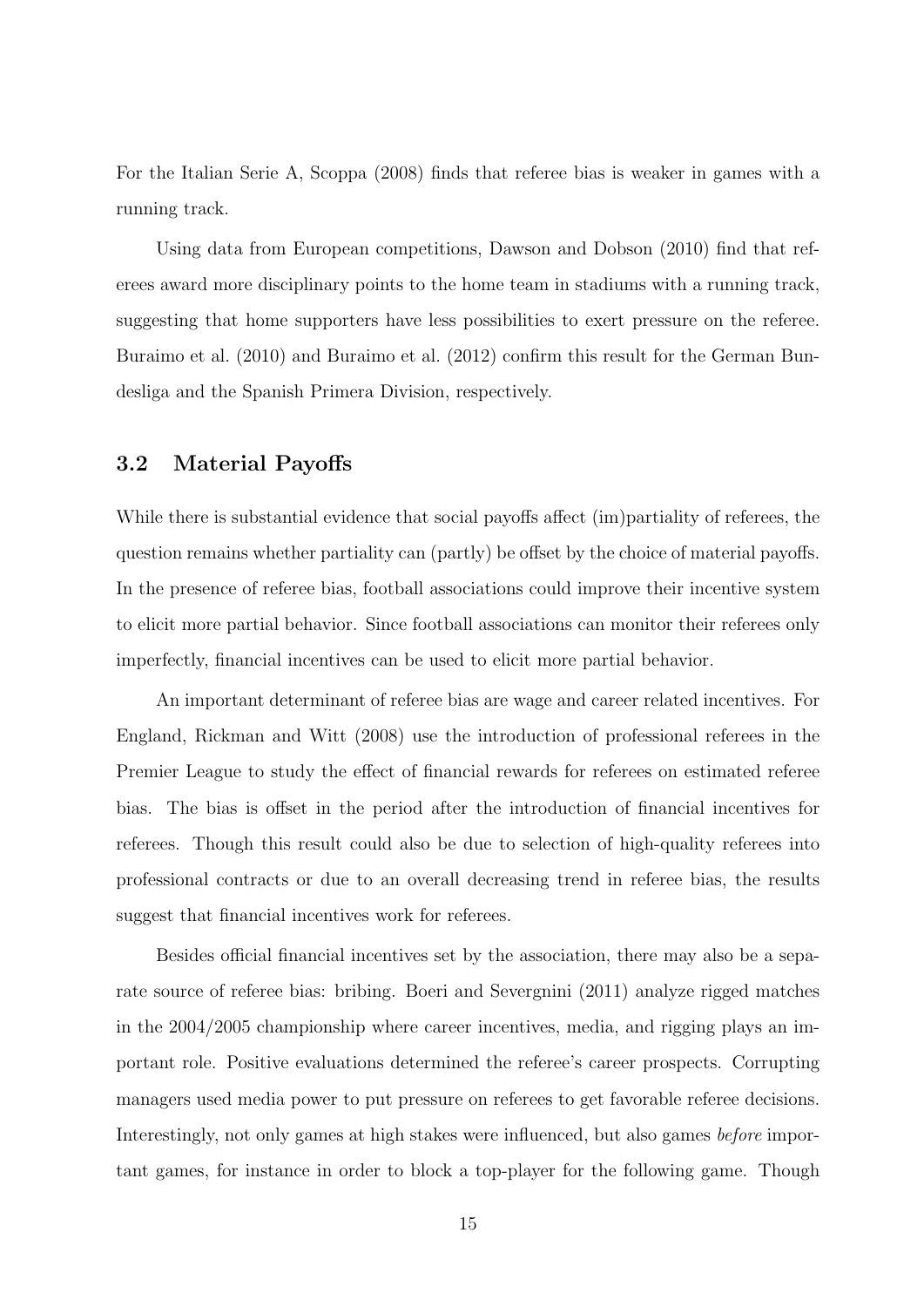the case of rigging reported by Boeri and Severgnini (2011) is an extreme (and conscious) form of biased referee behavior, it shows that also games with seemingly lower stakes can have high returns to social pressure.

#### 3.3 Referee-specific effects

Besides the effect of material incentives set by the principal on the bias in refereeing, several studies pointed out that individual-specific characteristics matter for how referees cope with pressure from the crowd. Folkesson, Nyberg, Archer, and Norlander (2002) provide suggestive evidence that age matters for how referees can deal with social pressure, using data from a survey among Australian football referees. A number of studies have tried to provide evidence for individual-specific effects in game outcomes. Boyko et al. (2007) and Dawson et al. (2007) find that referees in the English Premier League differ significantly with respect to the extent of biased decision-making. Dohmen (2005) reports differences in point estimates for individual referee bias, which are statistically not significant, however.[14](#page--1-0)

An explanation for differences between referees that was put forward is experience in umpiring games. Boyko et al. (2007) find that more experienced referees call fewer red cards for the away teams. Dawson (2012), however, casts doubt on the argument that more experienced referees can better cope with social pressure from supporters. Although more experienced referees are less likely to be biased towards the home team, the effect of crowd size does not depend on the referee's experience. Overall, the evidence on the importance of refereeing experience in coping with social pressure is not conclusive.[15](#page--1-0)

<sup>&</sup>lt;sup>14</sup>While this may imply that controlling for referee fixed effects should be considered, the estimate of score difference in Garicano et al. (2005), Dohmen (2008) and Rickman and Witt (2008) is only slightly affected by including referee fixed effects.

<sup>&</sup>lt;sup>15</sup>In international settings, nationality and player might also matter. For international contests, Torgler (2004) and Dawson and Dobson (2010) provide evidence that referees tend to favor teams that are closer to them in terms of nationality.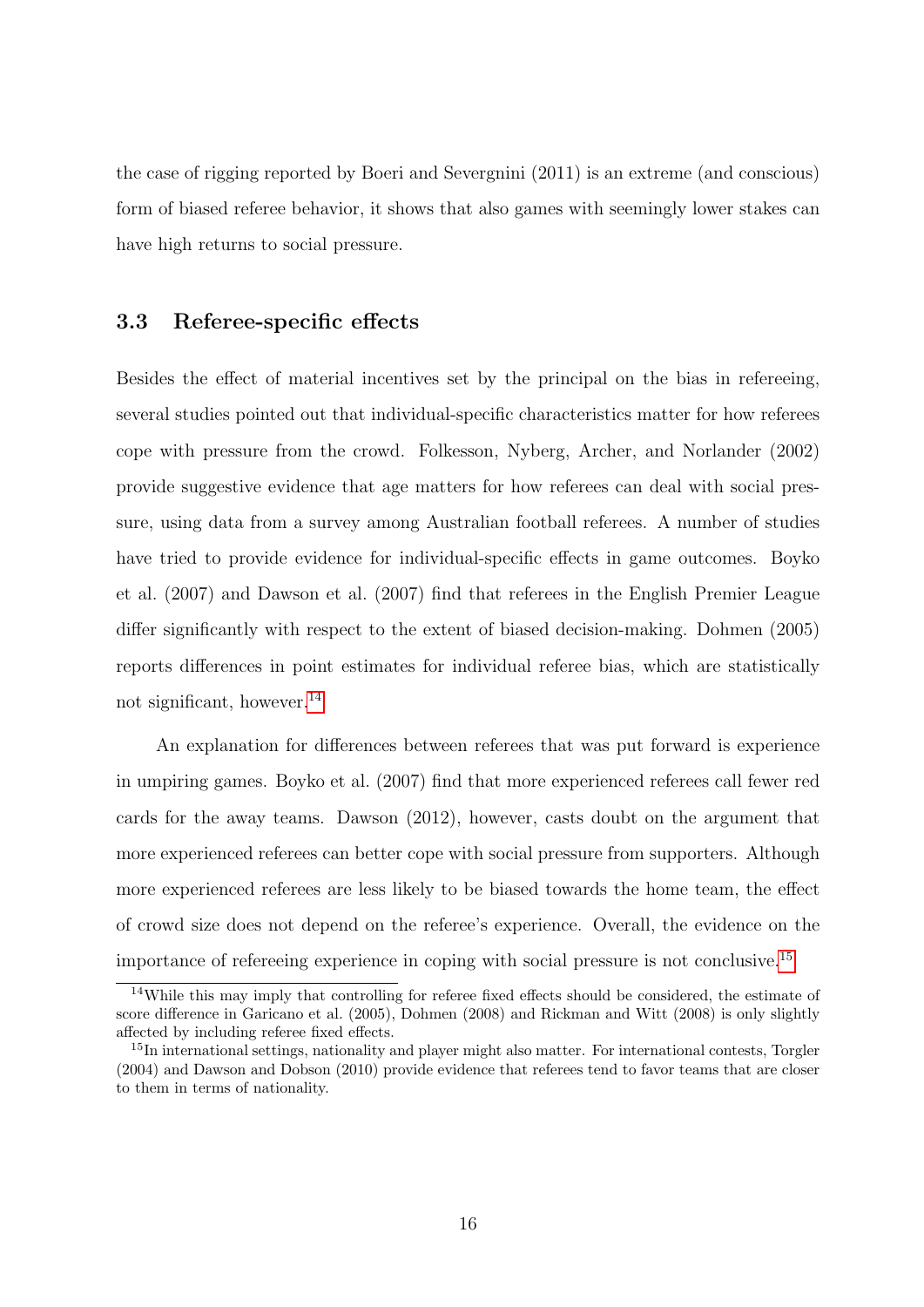### <span id="page-19-0"></span>4 Favoritism in other sports

With regard to the discussion of favoritism in sports, we have so far focussed on football, but referee bias seems also to be prevalent in other sports. Pollard and Pollard (2005) analyze home advantage in team sports in England and North America. While they do not provide evidence for biased behavior of referees towards the home team, they show that home advantage can also be found in baseball, basketball, ice hockey, and American football. For baseball and ice hockey, Pollard and Pollard (2005) find a decline of home advantage over time. While it remains difficult to assess the reasons for this decline, Kalist and Spurr (2006) suggest that technical progress, rule changes, and environmental factors such as lighting affect home advantage in baseball. In contrast to the findings of Garicano et al. (2005), Kalist and Spurr (2006) find that increasing stakes for players did not increase home advantage in US-American baseball, most probably due to actions taken to mitigate home team bias among referees. Using batting information from US-American baseball, Mills (2014) finds that catchers who were close to the umpire get more favorable decisions, similar to more experienced and higher-status players. Balmer, Nevill, and Lane (2005) find different degrees of home bias in judging decisions in boxing and find that home bias is strongest in decisions with most discretionary freedom (point decisions), as compared to knockouts, and attribute this to biased behavior of judges.

A different source of biased behavior among referees is discrimination. Several studies provide evidence that referees discriminate against individual players, mostly due to ethnicity. In a study on racial discrimination in basketball, Price and Wolfers (2010) find that players get more points awarded when the ethnicity of the player is the same as of the refereeing crew. At the same time, they get fewer fouls awarded. For US-baseball, Parsons, Sulaeman, Yates, and Hamermesh (2011) show that a match of the ethnicity of umpire and batter decreases the probability of a pitch being called a strike. Interestingly, this effect can only be found in games where umpires decisions are not electronically monitored. This suggests that referees adapt their behavior consciously if there are monitoring systems. Their evidence also shows that the referee bias also causes changes in the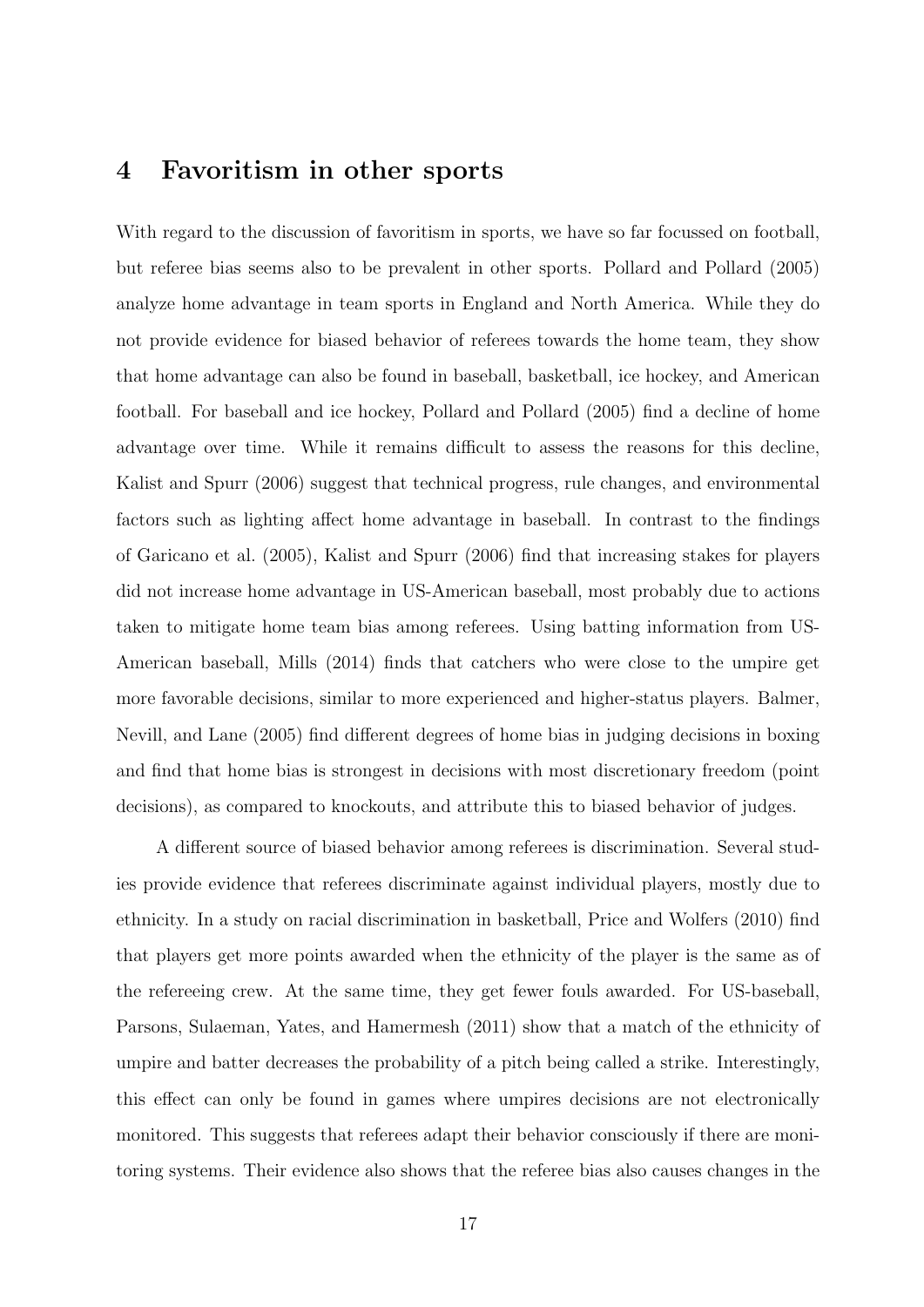players' behavior: Pitchers anticipate referee bias and alter their behavior in situations where they are potentially discriminated against.

A related source of biased referee behavior can be observed in national and international competitions. Though referees or judges are often selected to avoid nationalism, there is evidence for nationalism in contests. In Australian football, Mohr and Larsen (1998) find favoritism by referees from the same state: Referees award more free kicks to teams that are from the same state. Similar favoritism is found by Page and Page (2010b) in Rugby competitions where referees in international leagues are often from the same countries as participating teams. In a study on biased behavior of judges in ski jumping and figure skating, Zitzewitz (2006) found evidence for partial behavior. He points out, however, that this behavior is not always the result of favoritism for certain nationalities. Partial behavior can also be the result of "compensating" for nationalism/favoritism of other panel members. He also finds evidence for vote trading within panel juries and bloc judging.[16](#page--1-0)

Another argument for inconsistency in referees' decisions is the quality of his decisions. Though, inconsistent behavior in decision does not necessarily has to be biased towards one team. For US-basketball, McCormick and Tollison (1984) show that the increase of the number of referees from 2 to 3 reduces arrests by 34%. Furthermore, their results suggest that the referees decisions became more competent. Evaluating a similar change in ice hockey, Levitt (2002) does only find little effects.

### <span id="page-20-0"></span>5 Conclusions

This paper reviewed the literature on referee bias. For football, a number of studies have shown that referees favor the home team. Favoritism of football referees can be shown using different measures, such as stoppage time in close games, awarding goals, penalty kicks, and awarding cards to players. Though there are differences in magnitude, the

 $16\text{Zitzewitz}$  (2012) reports that the introduction of anonymous voting to reduce vote trading in Figure Skating did not decrease bias.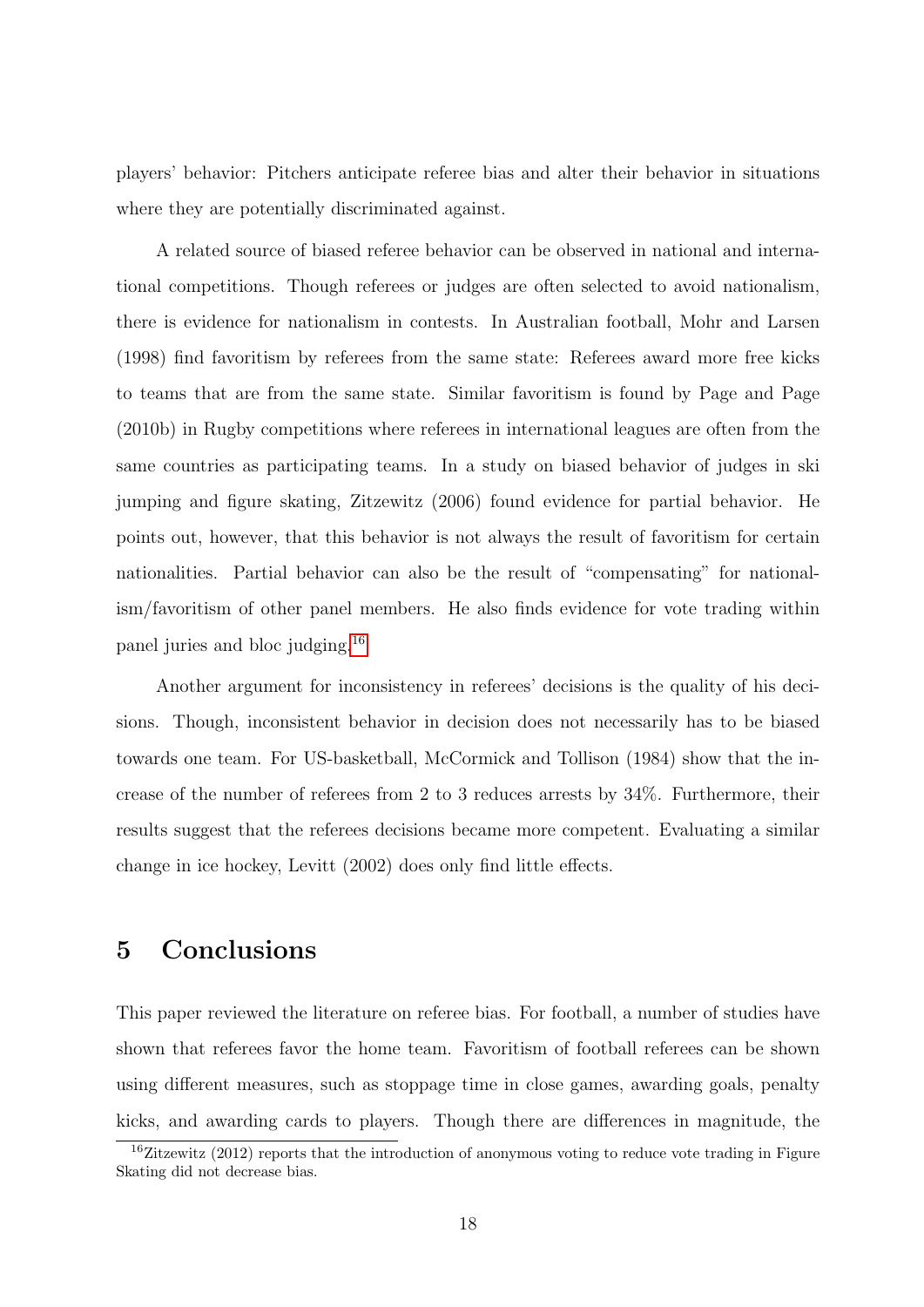results are consistent across different time periods as well as across countries. Referee bias, however, is not unique to football, but can also be observed in other sports, such as basketball or baseball. While most literature on referee bias in US-American sports focused on biased behavior with respect to players' race, the literature on referee bias put forward a different mechanism to explain biased behavior: social forces.

Determinants of referee bias can be summarized in two groups: social payoffs and material payoffs. Referees' social payoffs are affected by size and composition of the supporting crowd, distance of the crowd from the referee, as well as the returns from a win. Research has also shown, however, that principals can at least partly offset social forces by setting incentives, such as increasing wages for referees, or monitoring of referee's decisions. The possibility of appeals, for instance through video proofs, might raise awareness of referees to being monitored. Due to referees' career concerns, they might be induced to reduce biased refereeing. Another potential channel is that increased awareness inhibits subconscious decision making such that referees are less susceptive to succumb to social pressure. Parsons et al. (2011) have shown that the introduction of electronic monitoring systems can reduce referee bias in U.S. baseball. In football, the introduction of video technology to correct wrong referee decisions is currently discussed.

### References

- AKERLOF, G. A. (1980): "A Theory of Social Custom, of Which Unemployment May Be One Consequence," Quarterly Journal of Economics, 94(4), 749–775.
- Asch, S. E. (1951): "Effects of group pressure upon the modification and distortion of judgment," in Groups, leadership and men, ed. by H. Guetzkow. Carnegie Press, Pittsburgh, PA.
- Baker, G. (1992): "Incentive Contracts and Performance Measurement," Journal of Political Economy, 100(3), 598–614.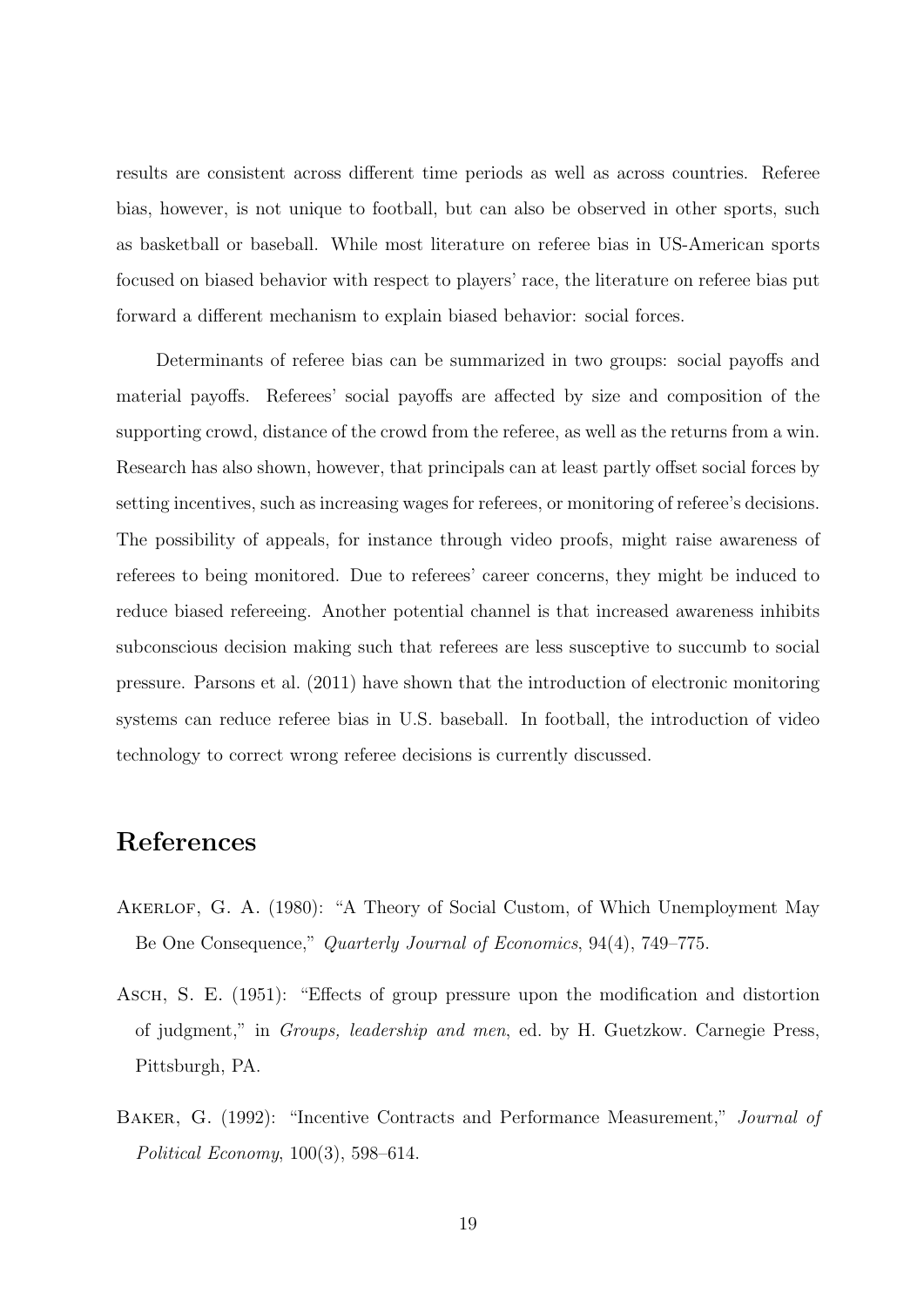- Balmer, N., A. Nevill, and A. Lane (2005): "Do judges enhance home advantage in European championship boxing?," Journal of Sports Sciences, 23(4), 409–416.
- Becker, G. S., and K. M. Murphy (2000): Social Economics. Market Behavior in a Social Environment. Harvard University Press, Cambridge, MA.
- BERNHEIM, B. D. (1994): "A Theory of Conformity," Journal of Political Economy, 102(5), 841–877.
- BOERI, T., AND B. SEVERGNINI (2011): "Match rigging and the career concerns of referees," Labour Economics, 18(3), 349–359.
- BOYKO, R., A. BOYKO, AND M. BOYKO (2007): "Referee Bias contributes to home advantage in English Premiership Football," Journal of Sports Sciences, 25(11), 1185– 1194.
- BURAIMO, B., D. FORREST, AND R. SIMMONS (2010): "The Twelfth Man? Refereeing Bias in English and German Soccer," Journal of the Royal Statistical Society: Series A (Statistics in Society), 173, 431–449.
- Buraimo, B., R. Simmons, and M. Maciaszczyk (2012): "Favoritism and Referee Bias in European Soccer: Evidence from the Spanish League and the UEFA Champions League," Contemporary Economic Policy, 30(3), 329–343.
- Butler, J. L., and R. F. Baumeister (1998): "The Trouble With Friendly Faces: Skilled Performance With a Supportive Audience," Journal of Personality and Social Psychology, 75(5), 1213–1230.
- Clarke, S. R., and J. M. Norman (1995): "Home Ground Advantage of Individual Clubs in English Soccer," The Statistician, 44(4), 509–521.
- Coleman, J. S. (1988): "Free Riders and Zealots: The Role of Social Networks," Sociological Theory,  $6(1)$ ,  $52-57$ .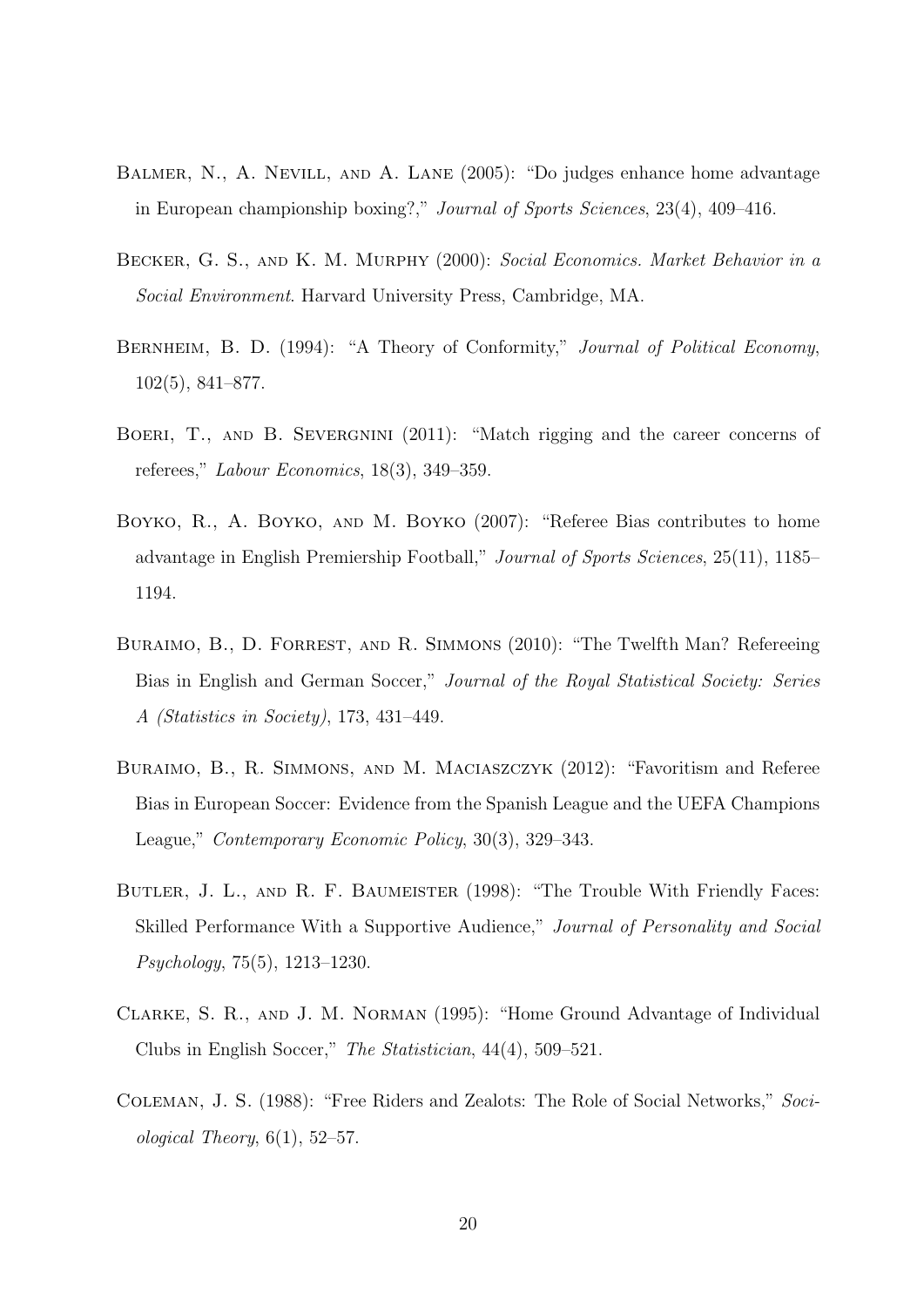(1990): Foundations of Social Theory. The Belknap Press of Harvard University Press, Cambridge, Massachusetts, and London, England.

- COTTRELL, N., D. WACK, F. SEKERAK, AND R. RITTLE (1968): "Social Facilitation of Dominant Responses by the Presence of an Audience and the Mere Presence of Others," Journal of Personality and Social Psychology, 10, 245–250.
- DAWSON, P., AND S. DOBSON (2010): "The Influence of Social Pressure and Nationality on Individual Decisions: Evidence from the Behaviour of Referees," Journal of Economic Psychology, 31, 181–191.
- DAWSON, P., S. DOBSON, J. GODDARD, AND J. WILSON (2007): "Are Football Referees Really Biased and Inconsistent?: Evidence on the Incidence of Disciplinary Sanction in the English Premier League," Journal of the Royal Statistical Society: Series A (Statistics in Society), 170(1), 231–250.
- Dawson, P. M. (2012): "Experience, social pressure and performance: the case of soccer officials," Applied Economics Letters, 19, 883–886.
- Dohmen, T. J. (2005): "Social Pressure Influences Decisions of Individuals: Evidence from the Behavior of Football Referees," IZA Discussion Paper 1595, Institute for the Study of Labor (IZA), Bonn.
- Dohmen, T. J. (2008): "The Influence of Social Forces: Evidence from the Behavior of Football Referees," Economic Inquiry, 46(3), 411–424.
- DOWNWARD, P., AND M. JONES (2007): "Effects of crowd size on referee decisions: Analysis of the FA Cup," Journal of Sports Sciences, 25(14), 1541–1545.
- FIFA (2008): Laws of the Game. Fédération Internationale de Football Association, Zurich.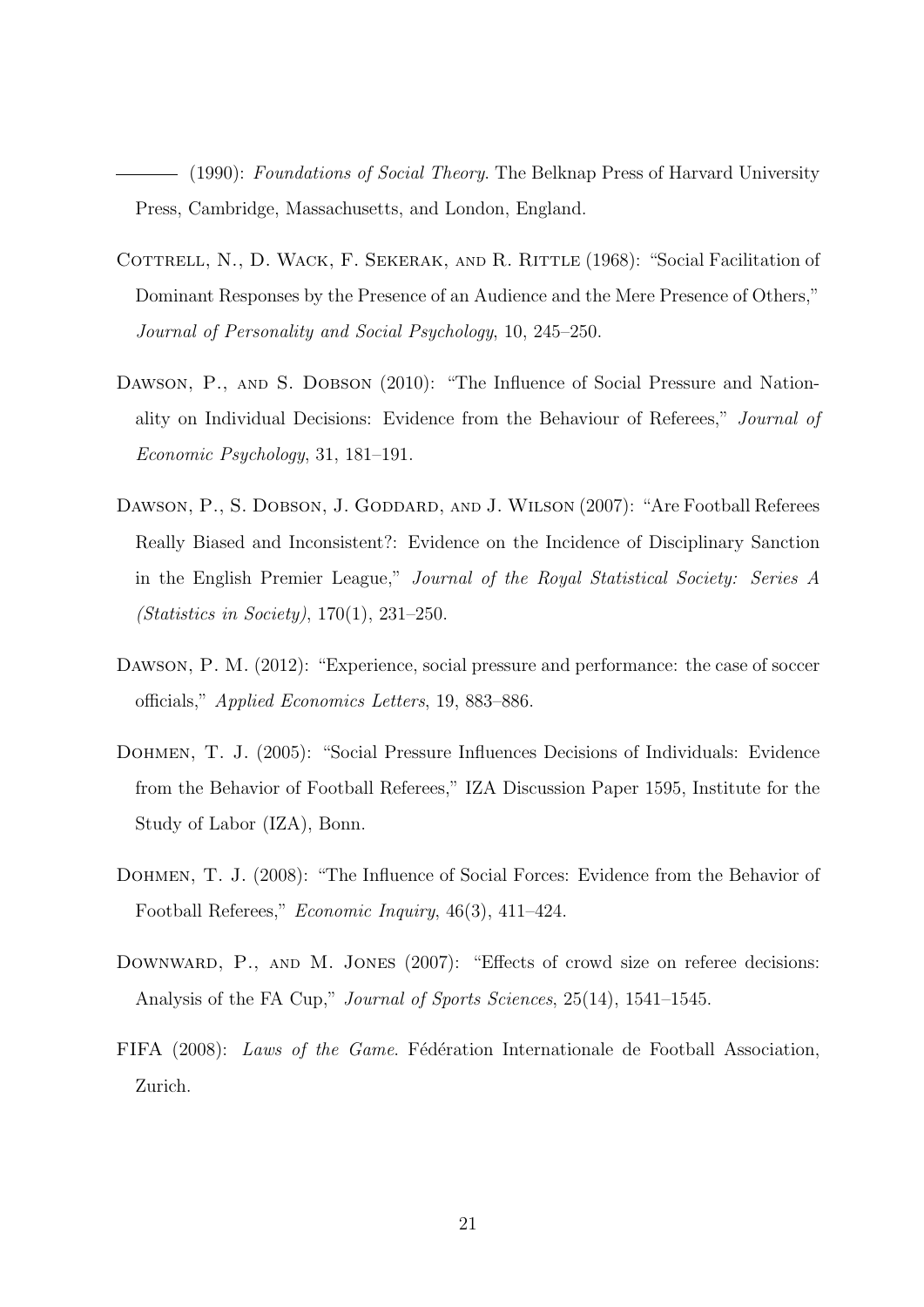- Folkesson, P., C. Nyberg, T. Archer, and T. Norlander (2002): "Soccer Referees Experience of Threat and Aggression: Effects of Age, Experience, and Life Orientation on Outcome of Coping Strategy," Agressive Behavior, 28, 317–327.
- Frank, M. G., and T. Gilovich (1988): "The Dark Side of Self- and Social Perception: Black Uniforms and Aggression in Professional Sports," Journal of Personality and Social Psychology, 54(1), 74–85.
- Garicano, L., I. Palacios-Huerta, and C. Prendergast (2005): "Favoritism Under Social Pressure," Review of Economics and Statistics, 87(2), 208–216.
- Goumas, C. (2014): "Home advantage and referee bias in European football," European Journal of Sport Science, 14(S1), S243–S249.
- GUERIN, B., AND J. INNES (1993): Social Facilitation. Cambridge University Press, Cambirdge, Massachusetts.
- HELSEN, W., B. GILIS, AND M. WESTON (2006): "Errors in judging offside in association football: Test of the optical error versus the perceptual flash-lag hypothesis," Journal of Sports Sciences, 24(5), 521–528.
- Johnston, R. (2008): "On referee bias, crowd size, and home advantage in the English soccer Premiership," Journal of Sports Sciences, 26(6), 563–568.
- KALIST, D., AND S. SPURR (2006): "Baseball Errors," Journal of Quantitative Analysis in Sports, 2(4), 1–22.
- KOYAMA, M., AND J. READE (2009): "Playing like the home team: an economic investigation into home advantage in football," International Journal of Sports Finance,  $4(1), 16-41.$
- LEVITT, S. D. (2002): "Testing the Economic Model of Crime: The National Hockey League's Two-Referee Experiment," Contributions in Economic Analysis & Policy,  $1(1).$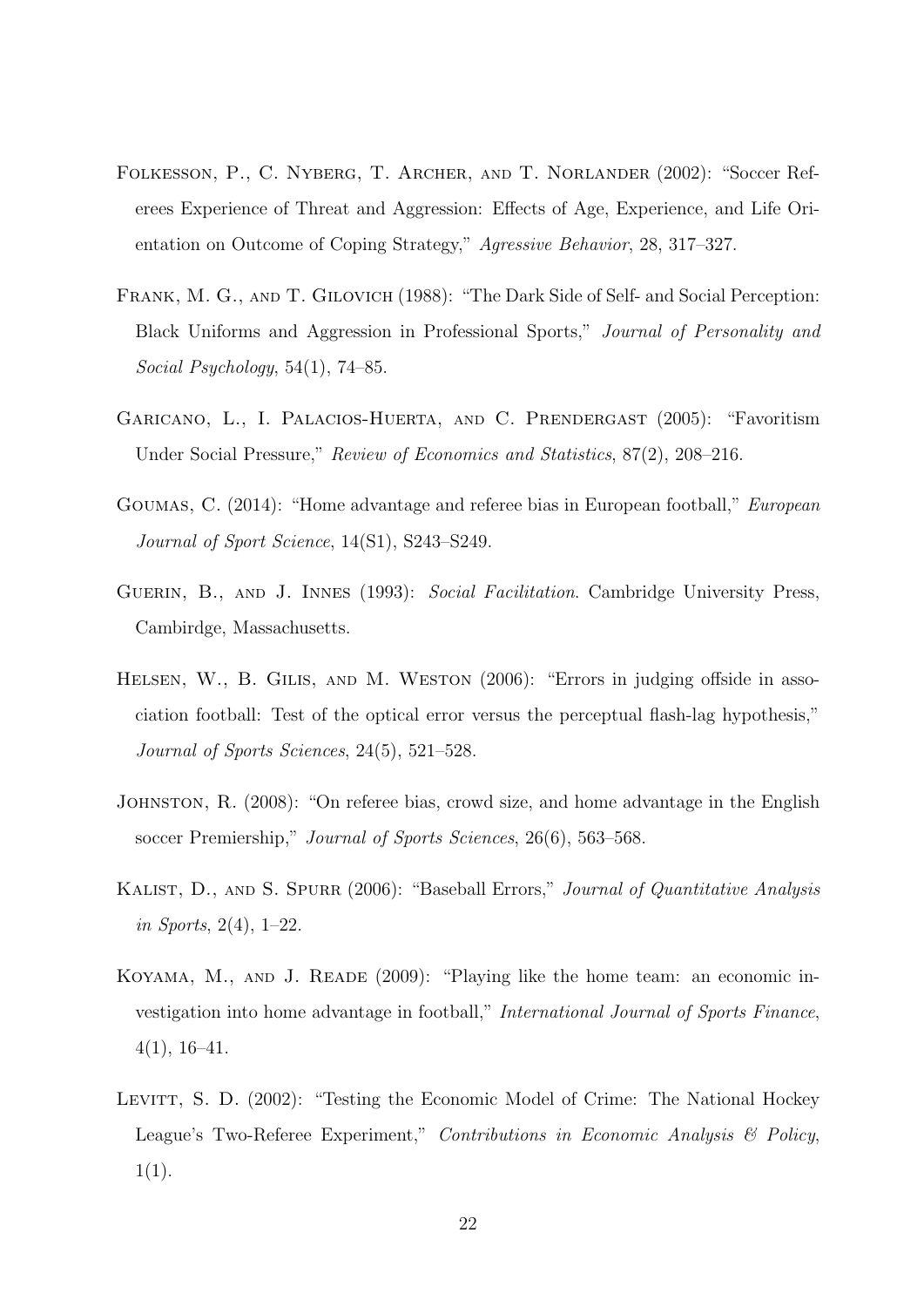- LEVITT, S. D., AND M. DUGGAN (2002): "Winning Isn't Everything: Corruption in Sumo Wrestling," American Economic Review, 92(5), 1594–1605.
- Lucey, B., and D. Power (2005): "Do soccer referees display home team favouritism," Discussion Paper, Trinity College, Dublin.
- McCormick, R. E., and R. D. Tollison (1984): "Crime on the Court," Journal of Political Economy, 92(2), 223–235.
- Mendoza, J., and A. Rosas (2013): "Referee Bias in Professional Soccer: Evidence from Colombia," Discussion paper, Pontificia Universidad Javeriana.
- Mills, B. M. (2014): "Social Pressure at the Plate: Inequality Aversion, Status, and Mere Exposure," Mangerial and Decision Economics, 35(6), 387–403.
- MIZRUCHI, M. S. (1985): "Local Sports Teams and Celebration of Community: A Comparative Analysis of the Home Advantage," Sociological Quarterly, 26, 507–518.
- Mohr, P. B., and K. Larsen (1998): "Ingroup Favoritism in Umpiring Decisions in Australian Football," Journal of Social Psychology, 138(4), 495–504.
- Neave, N., and S. Wolfson (2003): "Testosterone, territoriality, and the 'home advantage'," Physiology & Behavior, 78, 269–275.
- Nevill, A. M., N. J. Balmer, and A. M. Williams (2002): "The influence of crowd noise and experience upon refereeing decisions in football," *Psychology of Sport and* Exercise, 3(4), 261–272.
- Nevill, A. M., S. M. Newell, and S. Gale (1996): "Factors associated with home advantage in English and Scottish soccer matches," Journal of Sports Sciences, 14, 181–186.
- Oberhofer, H., T. Philippovich, and H. Winner (2010): "Distance Matters in away games: Evidence from the German Football League," Journal of Economic Psychology, 31, 200–211.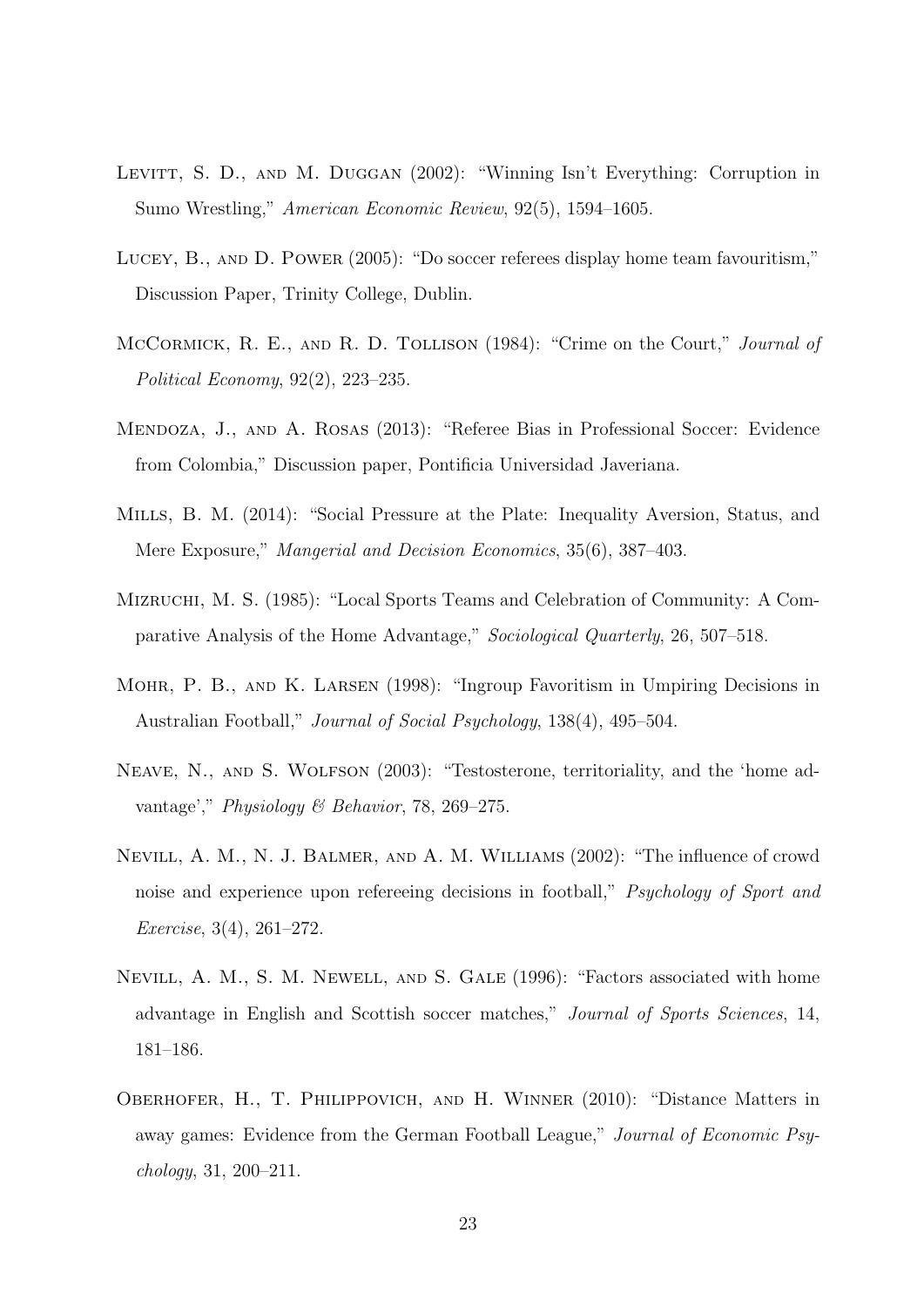- PAGE, K., AND L. PAGE (2010a): "Alone against the Crowd: Individual differences in referees' ability to cope under pressure," Journal of Economic Psychology, 31, 192–199.
- PAGE, L., AND K. PAGE (2007): "The second leg home advantage: Evidence from European footballcup competitions," Journal of Sports Sciences, 25(14), 1547–1556.
- (2010b): "Evidence of referees' national favouritism in rugby," NCER Working Paper Series 62, NCER.
- PARSONS, C. A., J. SULAEMAN, M. C. YATES, AND D. S. HAMERMESH (2011): "Strike Three: Umpires' Demand for Discrimination," American Economic Review, 101(4), 1410–1435.
- PETTERSSON-LIDBOM, P., AND M. PRIKS (2010): "Behavior under Social Pressure: Empty Italian Stadiums and Referee Bias," Economics Letters, 108, 212–214.
- POLLARD, R., AND G. POLLARD (2005): "Long-term trends in home advantage in professional team sports in North America and England (1876-2003)," Journal of Sports Sciences, 23(4), 337–350.
- PRICE, J., AND J. WOLFERS (2010): "Racial Discrimination Among NBA Referees," Quarterly Journal of Economics, 125(4), 1859–1887.
- REILLY, B., AND R. WITT (2013): "Red cards, referee home bias and social pressure: evidence from English Premiership Soccer," Applied Economics Letters, 20, 710–714.
- RICKMAN, N., AND R. WITT (2008): "Favouritism and Financial Incentives: A Natural Experiment," Economica, 75(298), 296–309.
- ROCHA, B., F. SANCHES, I. SOUZA, AND J. CARLOS DOMINGOS DA SILVA (2013): "Does monitoring affect corruption? Career concerns and home bias in football refereeing," Applied Economics Letters, 20(8), 728–731.
- SCHWARTZ, B., AND S. F. BARSKY (1977): "The Home Advantage," Social Forces, 55(3), 641–660.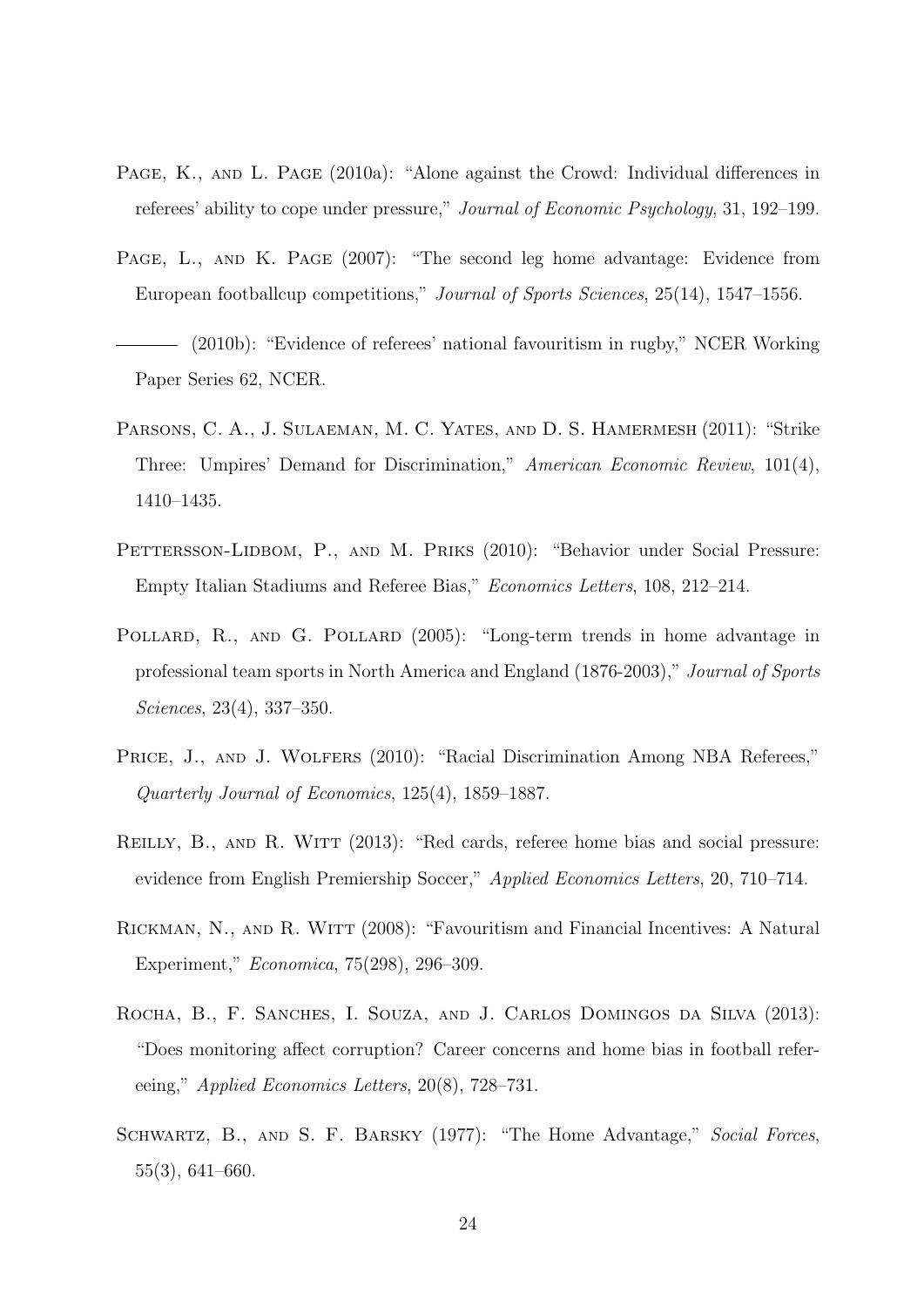- Scoppa, V. (2008): "Are subjective evaluations biased by social factors or connections? An econometric analysis of soccer referee decisions," *Empirical Economics*, 35, 123–140.
- SUTTER, M., AND M. G. KOCHER (2004): "Favoritism of agents The case of referees' home bias," *Journal of Economic Psychology*, 25(4), 461–469.
- TORGLER, B. (2004): "The Economics of the FIFA Football Worldcup," Kyklos, 57(2), 287–300.
- UNKELBACH, C., AND D. MEMMERT (2010): "Crowd Noise as a Cue in Referee Decisions Contributes to the Home Advantage," Journal of Sport & Exercise Psychology, 32, 483– 498.
- Zajonc, R. B. (1965): "Social Facilitation," Science, 149, 269–274.
- ZAJONC, R. B., A. HEINGARTNER, AND E. M. HERMAN (1969): "Social Enhancement and Impairment of Performance in the Cockroach," Journal of Personality and Social Psychology, 13(2), 83–92.
- ZITZEWITZ, E. (2006): "Nationalism in Winter Sports Judging and its Lessongs for Organizational Decision Making," Journal of Economics and Management Strategy, 15(1), 67–99.
- (2012): "Does Transparency Really Increase Corruption? Evidence from the 'Reform' of Figure Skating Judging," NBER Working Paper 17732, National Bureau of Economic Research (NBER).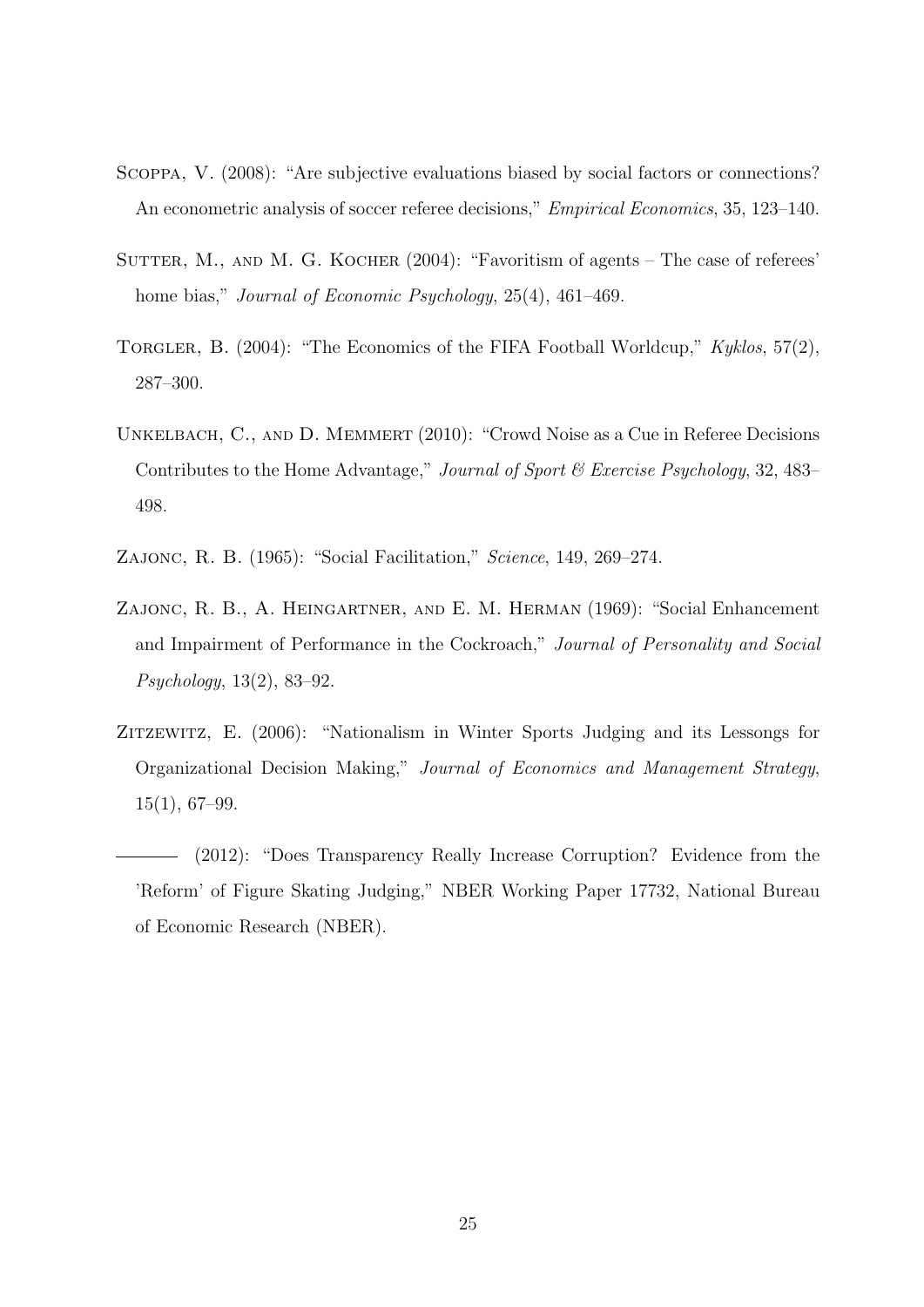<span id="page-28-0"></span>

| O <sub>observations</sub> <sup>a</sup>                                        | Referee bias <sup>b</sup>                                       | Controls used                                                                     |  |  |
|-------------------------------------------------------------------------------|-----------------------------------------------------------------|-----------------------------------------------------------------------------------|--|--|
|                                                                               |                                                                 | Garicano et al. (2005): Primera Division, Spain (1994/95 and 1998/99)             |  |  |
| $N = 268(750)$                                                                | $112.8$ seconds                                                 | no controls                                                                       |  |  |
|                                                                               | $108.0$ seconds                                                 | controls: yellow and red cards; player substitutions; year                        |  |  |
|                                                                               |                                                                 | dummy; team budgets: rank; difference in rank; team and                           |  |  |
|                                                                               |                                                                 | referee fixed effects                                                             |  |  |
|                                                                               |                                                                 | further controls used: game number; attendance; ratio of                          |  |  |
|                                                                               |                                                                 | attendance to capacity                                                            |  |  |
| <b>Sutter and Kocher (2004)</b> : Bundesliga, Germany $(2000/01)$             |                                                                 |                                                                                   |  |  |
| $N = 109(306)$                                                                | 31.8 seconds                                                    | controls used: yellow and red cards; substitutions                                |  |  |
| <b>Dohmen (2008)</b> : Bundesliga, Germany (1992/93–2003)                     |                                                                 |                                                                                   |  |  |
| $N = 1,166(3,519)$                                                            | $22.1$ seconds                                                  | controls: yellow cards (2nd half and in total); red cards; sub-                   |  |  |
|                                                                               |                                                                 | stitutions; fouls; treatments                                                     |  |  |
|                                                                               | 21.7 seconds                                                    | additional controls used: season dummies, relative team                           |  |  |
|                                                                               |                                                                 | strength; home team, visiting team, and referee fixed effects                     |  |  |
|                                                                               |                                                                 | further controls used: distance; attraction; attendance; ratio                    |  |  |
|                                                                               |                                                                 | of attendance to capacity                                                         |  |  |
|                                                                               |                                                                 | <b>Rickman and Witt (2008)</b> : Premier League, England (1999/00 and $2002/03$ ) |  |  |
| $N = 311(760)$                                                                | $18.0$ seconds                                                  | no controls                                                                       |  |  |
|                                                                               | $31.9$ seconds                                                  | controls: yellow and red cards; substitutions; turnover of                        |  |  |
|                                                                               |                                                                 | clubs; team ranking; attendance; ratio attendance to capac-                       |  |  |
|                                                                               |                                                                 | ity; difference in rank; team and referee fixed effects; also                     |  |  |
|                                                                               |                                                                 | controls for the effect of introducing professional referees                      |  |  |
|                                                                               | <b>Scoppa (2008)</b> : Serie A and B, Italy $(2003/04-2004/05)$ |                                                                                   |  |  |
| $N = 264(686)$                                                                | $30.2$ seconds                                                  | no controls                                                                       |  |  |
|                                                                               | $26.3$ seconds                                                  | controls used: yellow cards; red cards (2nd half); substitu-                      |  |  |
|                                                                               |                                                                 | tions $(2nd half)$ ; penalties $(2nd half)$                                       |  |  |
|                                                                               | $40.5$ seconds                                                  | additional controls used: stadiums with track                                     |  |  |
|                                                                               |                                                                 | further controls used: rigged games; team success                                 |  |  |
|                                                                               | Lucey and Power $(2005)$ : Serie A, Italy $(2002/03)$           |                                                                                   |  |  |
| $N = 283$                                                                     | $30.0$ seconds                                                  | no controls                                                                       |  |  |
|                                                                               | 5.4 seconds (not                                                | controls used: yellow cards (2nd half); red cards (2nd half);                     |  |  |
|                                                                               | significant)                                                    | goal difference; home/visiting team scoring during extra                          |  |  |
|                                                                               |                                                                 | time; attendance and capacity; ranking variables                                  |  |  |
|                                                                               |                                                                 | Lucey and Power (2005): Major League Soccer, USA (2003)                           |  |  |
| $N = 159$                                                                     | $30.6$ seconds                                                  | no controls                                                                       |  |  |
|                                                                               | 30.4 seconds                                                    | controls used: yellow cards (2nd half); red cards (2nd half);                     |  |  |
|                                                                               |                                                                 | goal difference; home/visiting team scoring during extra                          |  |  |
|                                                                               |                                                                 | time; attendance and capacity; ranking variables                                  |  |  |
|                                                                               |                                                                 | Rocha et al. (2013): Brazilian Football Championship (2004–2008)                  |  |  |
| $N = 1413$                                                                    | $11.3$ seconds                                                  | with controls                                                                     |  |  |
| Mendoza and Rosas (2013): Colombian Professional League (DIMAYOR) (2005–2010) |                                                                 |                                                                                   |  |  |
| $N = 720$                                                                     | 12 seconds                                                      | compared to all other games                                                       |  |  |

### Table 1: Effect of referee bias on stoppage time<sup>∗</sup>

Notes:

<sup>∗</sup> Studies are sorted in order of their appearance in the text.

<sup>a</sup> Number of games with a score difference of one after 90 minutes; all games in parentheses.

 $<sup>b</sup>$  Measured at the end of the second half of close games using a dummy variable which is 1 if the home team is one</sup> goal ahead, and zero if the home team is one goal behind.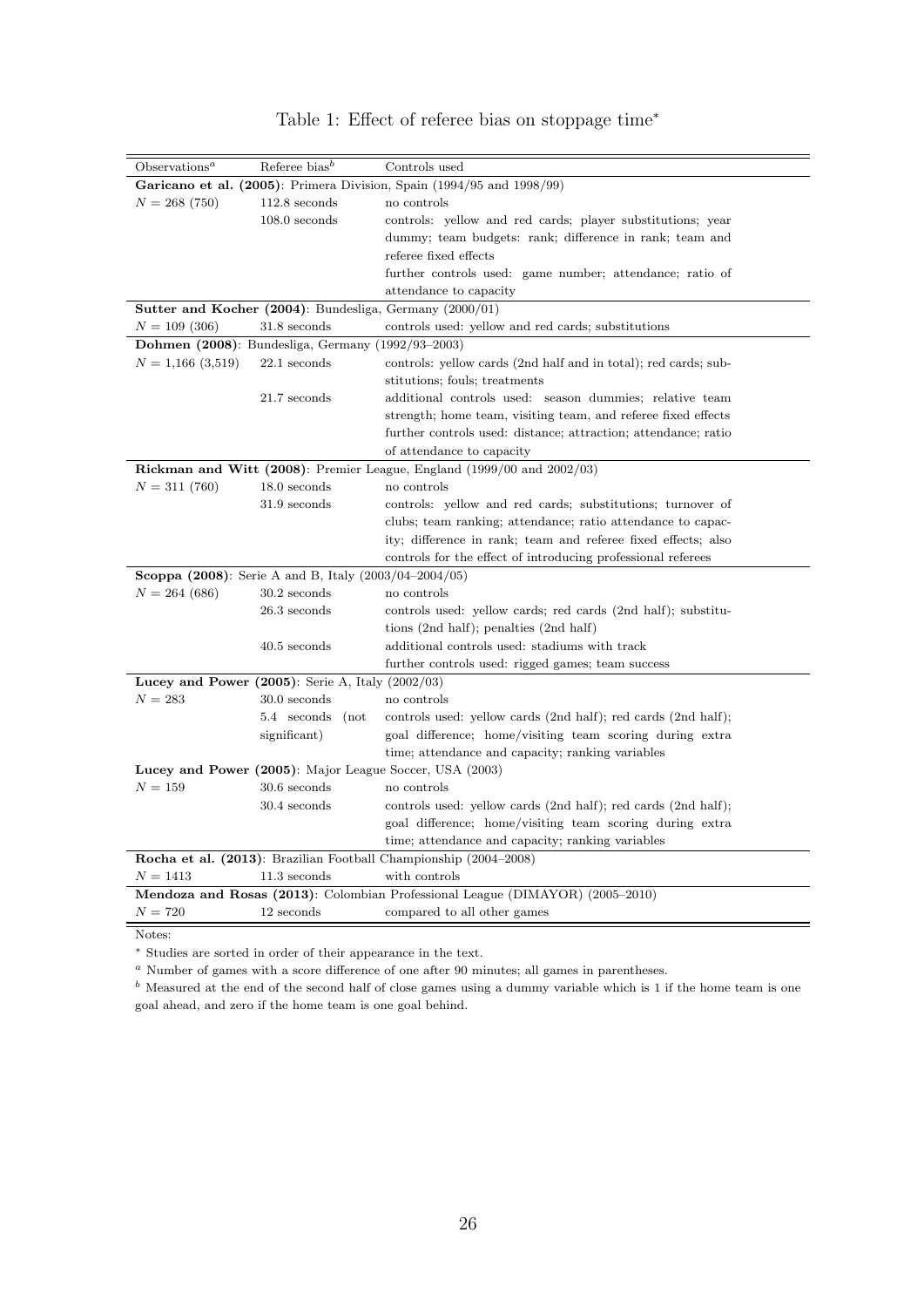### Table 2: Effect of referee bias in other decisions<sup>∗</sup>

<span id="page-29-0"></span>

|                                                                              | Boyko et al. $(2007)$ : Premier League, England $(1992/93-2006/07)$                      |  |  |
|------------------------------------------------------------------------------|------------------------------------------------------------------------------------------|--|--|
| Goals                                                                        | $1.51$ $(1.10)$ goals for the home (visiting) team; significant effect of referee fixed- |  |  |
|                                                                              | effect on goal differential and goals of home team;                                      |  |  |
| Penalties                                                                    | $.10$ (.06) penalties for the home (visiting) team; significant effect of referee fixed- |  |  |
|                                                                              | effect on penalty differential, penalties for home and visiting team                     |  |  |
| Red cards                                                                    | $.06$ ( $.09$ ) red cards for the home (visiting) team; significant effect of referee    |  |  |
|                                                                              | fixed-effects for home and visiting team                                                 |  |  |
| Yellow cards                                                                 | $1.17$ (1.62) yellow cards for the home (visiting) team; significant effect of referee   |  |  |
|                                                                              | fixed-effects for home and visiting team                                                 |  |  |
|                                                                              | <i>Note:</i> yellow card and penalty differential can partly be explained by referee     |  |  |
|                                                                              | fixed effects; they note that results are not consistent over time; crowd size           |  |  |
|                                                                              | affects outcome significantly in most cases, crowd density does not                      |  |  |
|                                                                              | <b>Johnston (2008)</b> : Premier League, England (2006/07)                               |  |  |
| Goals                                                                        | No effect of variation in attendance in explaining goal differential; no effect of       |  |  |
|                                                                              | referees on goal difference;                                                             |  |  |
|                                                                              | Page and Page $(2010a)$ : English competitions $(1994-2007)$                             |  |  |
| Goals                                                                        | Controlling for attendance and difference in team quality, their results suggest         |  |  |
|                                                                              | that there are still large difference in home bias between referees                      |  |  |
|                                                                              | <b>Dohmen</b> (2008): Bundesliga, Germany $(1992/93-2003)$                               |  |  |
| Goals                                                                        | $95.05\%$ (95.99%) of home (visiting) team goals are correctly granted                   |  |  |
| Penalties                                                                    | $65.20\%$ (72.57%) of home (visiting) team penalties are correctly awarded               |  |  |
|                                                                              | Sutter and Kocher (2004): Bundesliga, Germany (2000/01)                                  |  |  |
| Penalties                                                                    | $81\%$ (51%) of home (visiting) team penalties found to legitimate                       |  |  |
|                                                                              | Dawson et al. (2007): English Premier League (1996–2003)                                 |  |  |
|                                                                              | More disciplinary actions towards underdogs than to favorities; more sanctions           |  |  |
| Yellow/red cards                                                             |                                                                                          |  |  |
|                                                                              | in balanced games and games at the end of the season; evidence for variation             |  |  |
|                                                                              | of home team bias between referees                                                       |  |  |
|                                                                              | Buraimo, Forrest, and Simmons $(2010)$ : Premier League, England $(2000/01-2005/06)$     |  |  |
| Yellow/red cards                                                             | Underdog teams playing at home have a lower probability of receiving yellow              |  |  |
|                                                                              | and red cards                                                                            |  |  |
|                                                                              | <b>Buraimo, Forrest, and Simmons (2010)</b> : Bundesliga, Germany $(2000/01-2005/06)$    |  |  |
| Yellow/red cards                                                             | Underdog teams playing at home have a lower probability of receiving yellow              |  |  |
|                                                                              | and red cards; in games with tracks, home teams have an increased probability            |  |  |
|                                                                              | of being awarded with a yellow card                                                      |  |  |
|                                                                              | Dawson and Dobson (2010): UEFA <sup>a</sup> -tournaments, Europe (2002/03-2006/07)       |  |  |
| Yellow/red cards                                                             | More yellow/red cards awarded for visiting team; stadiums with track and ref-            |  |  |
|                                                                              | eree's nationality affects referee's behavior                                            |  |  |
|                                                                              | Buraimo et al. $(2012)$ : Primera Division, Spain $(2003/04$ and $2006/07)$              |  |  |
| Yellow/red cards                                                             | Crowd effects larger in stadiums with running track; greater crowd size is related       |  |  |
|                                                                              | to stronger home bias                                                                    |  |  |
|                                                                              | Buraimo et al. $(2012)$ : UEFA's Champions League $(2003/04$ and $2006/07)$              |  |  |
| Yellow/red cards                                                             | Crowd effects larger in stadiums with running track                                      |  |  |
| Downward and Jones (2007): FA Cup, England $(1996/97-2001/02)$               |                                                                                          |  |  |
| Yellow cards                                                                 | Crowd size affects the probability of home team being awarded; effect is atten-          |  |  |
|                                                                              | uated by games with largest crowds                                                       |  |  |
| Reilly and Witt $(2013)$ : English Premiership League $(2003/04-2007/08)$    |                                                                                          |  |  |
| Red Cards<br>No evidence for social pressure effects                         |                                                                                          |  |  |
|                                                                              | Goumas (2014): Champions League and Europa League $(2009/10-2010/11)$                    |  |  |
| Yellow cards<br>Crowd density, not crowd size affects referee bias           |                                                                                          |  |  |
| <b>Pettersson-Lidbom and Priks (2010)</b> : Serie A and B, Italy $(2006/07)$ |                                                                                          |  |  |
| Yellow cards                                                                 | .61–.68 fewer yellow cards for home teams in games with spectators                       |  |  |
|                                                                              | Continued on next page                                                                   |  |  |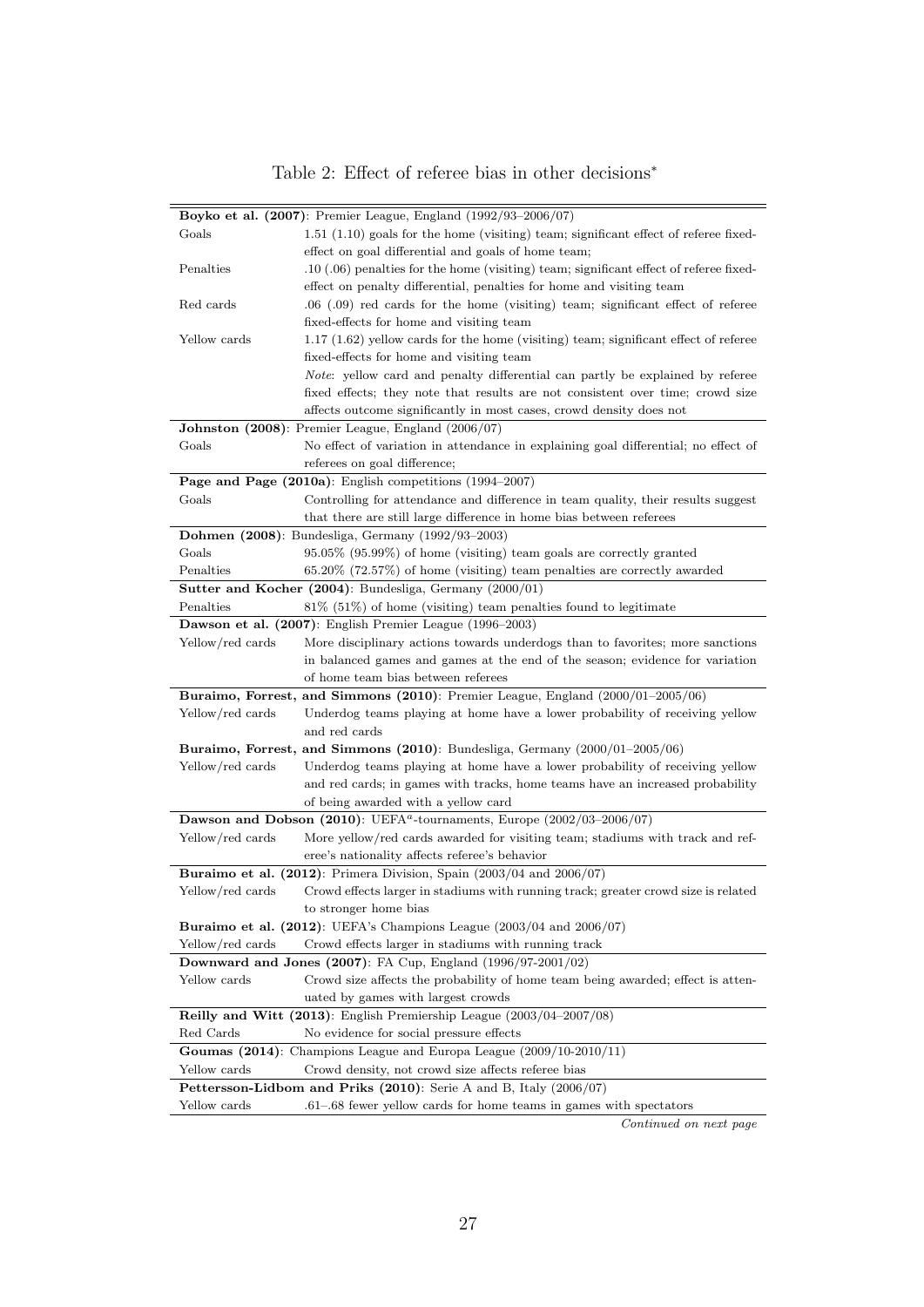| Table $2$ – continued from previous page                   |                                                                                   |  |  |
|------------------------------------------------------------|-----------------------------------------------------------------------------------|--|--|
| Red cards                                                  | 07–08 fewer red cards for home teams (hardly significant).                        |  |  |
| Fouls                                                      | 4.36–4.56 fewer fouls for home teams                                              |  |  |
|                                                            | <i>Note</i> : Comparing games with and games without spectators                   |  |  |
| Nevill et al. (2002): laboratory study                     |                                                                                   |  |  |
| Fouls                                                      | 15.5% fewer fouls awarded to home team with crowd noise                           |  |  |
|                                                            | <i>Note</i> : they analyse tackling scenes from the game between Liverpool (home) |  |  |
|                                                            | and Leicester City (visiting) (1998/99); referee experience matters for awarding  |  |  |
|                                                            | fouls                                                                             |  |  |
| Boeri and Severgnini $(2011)$ : Serie A, Italy $(2004/05)$ |                                                                                   |  |  |
| Game outcomes                                              | Use information on match rigging to detect rigging in previous seasons; rigging   |  |  |
|                                                            | is also apparent in balanced matches                                              |  |  |
| <b>Torgler</b> (2004): FIFA Football Worldcup (2002)       |                                                                                   |  |  |
| Game outcome                                               | Having a referee from the same region increases probability of winning; language  |  |  |
|                                                            | does not have an effect                                                           |  |  |
| T                                                          |                                                                                   |  |  |

Notes:

<sup>∗</sup> Studies are sorted in order of their appearance in the text.

 $\emph{^a}$  UEFA: Union of European Football Associations